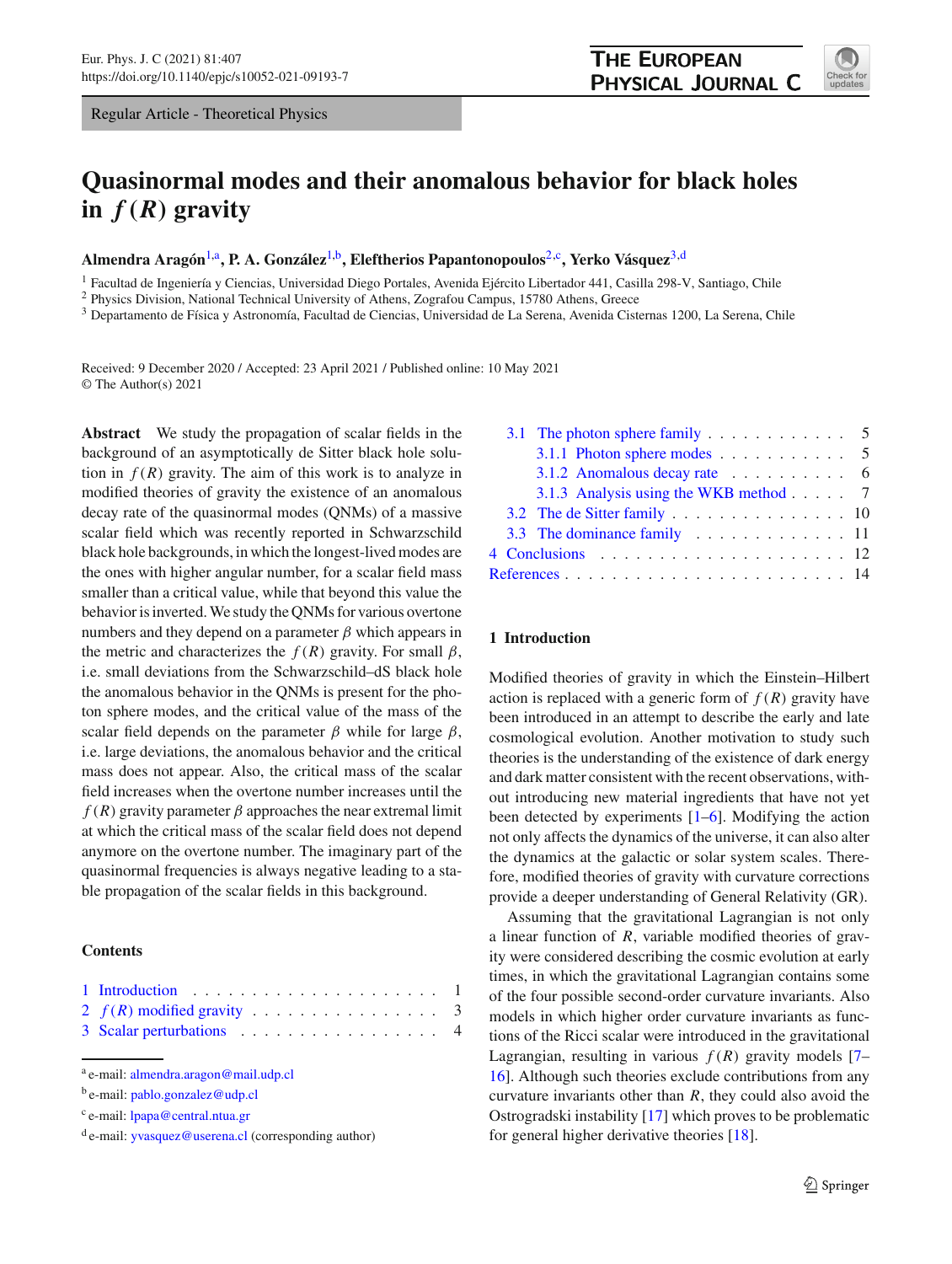One of the first modifications of the Einstein Lagrangian density was proposed in [\[19](#page-13-7)]. A more natural modification of the Einstein Lagrangian is to add terms  $R^n$ , like the Starobinsky model  $f(R) = R + \alpha R^2$  [\[20](#page-13-8)[–22](#page-13-9)]. For  $n < 0$  such corrections become important in the late universe and can lead to self-accelerating vacuum solutions [\[23](#page-13-10)[–26\]](#page-13-11). However, these models suffer from instabilities [\[27](#page-13-12)[,28](#page-13-13)] and there are strong constraints from the solar system [\[29](#page-13-14)]. A wide range of phenomena can be explained by considering different  $f(R)$ functions. Some discussions have been performed, such as on gravitational wave detection [\[30](#page-13-15)[,31](#page-13-16)], early-time inflation [\[32](#page-13-17)], cosmological phases [\[33](#page-13-18)[–35\]](#page-13-19), the singularity problem [\[36](#page-13-20)], the stability of the solutions [\[37](#page-13-21)[–39\]](#page-14-0), and various other branches have been studied [\[40\]](#page-14-1).

Spherically symmetric static solutions have been studied in  $f(R)$  theories of gravity. In particular, it was shown that for a large class of models the Schwarzschild–de Sitter (SdS) metric is an exact solution of the field equations. However, in addition to the SdS metric,  $f(R)$  theories typically also have new different solutions [\[41\]](#page-14-2). Also, static spherically symmetric perfect fluid solutions have been studied by matching the outside SdS-metric to the metric inside the mass distribution that leads to additional constraints that limit the allowed fluid configurations  $[42]$  $[42]$ , while in  $[43]$  black hole solution were found with and without electric charge, and exact spherically symmetric solutions were discussed in [\[44](#page-14-5)[–49](#page-14-6)]. Also, exact charged black hole solutions in  $f(R)$  gravity theories with dynamic curvature in *D*-dimensions were discussed in [\[50\]](#page-14-7).

A way to probe the behavior and the stability of black holes is the study of their quasinormal modes (QNMs) and quasinormal frequencies (QNFs) [\[51](#page-14-8)[–55\]](#page-14-9). The QNMs depend on the black hole parameters and probe field parameters, and on the fundamental constants of the system and they are independent of the initial conditions of the perturbations. The QNMs are described by complex frequencies,  $\omega = \omega_R + i \omega_I$ , in which the real part  $\omega_R$  determines the oscillation timescale of the modes, while the complex part  $\omega_I$  determines their exponential decaying timescale (for a review on QNM modes see [\[53,](#page-14-10)[56\]](#page-14-11)).

The QNMs and QNFs have been calculated using various numerical and analytical techniques [\[57](#page-14-12)[–62\]](#page-14-13). In the case of gravitational perturbations it was found that for the Schwarzschild and Kerr black hole background the longestlived modes are always the ones with lower angular number  $\ell$ . In the case of a massive probe scalar field it was found [\[63](#page-14-14)[–66](#page-14-15)], at least for the overtone  $n = 0$ , that, if the mass of the scalar field is small, then the longest-lived QNMs are those with a high angular number  $\ell$ , whereas if the mass of the scalar is large the longest-lived modes are those with a low angular number  $\ell$ . This inverted behavior appears when the mass of the scalar field exceeds a critical value, which corresponds to the value of the scalar field mass where the behavior of the decay rate of the QNMs is inverted and can be obtained from the condition  $Im(\omega)_{\ell} = Im(\omega)_{\ell+1}$  in the *eikonal* limit, that is when  $\ell \to \infty$ . This anomalous decay rate for small mass scale of the scalar field was recently discussed in [\[67\]](#page-14-16).

The study of the anomalous behavior of QNMs was extended to other asymptotic geometries, such as, Schwarzs -child–de Sitter and Schwarzschild–AdS black holes in [\[68](#page-14-17)]. It was found that the same behavior is present in the Schwarzschild–de Sitter background, i.e., the absolute values of the imaginary part of the QNFs decay when the angular harmonic numbers increase if the mass of the scalar field is smaller than the critical mass, and they grow when the angular harmonic numbers increase, if the mass of the scalar field is larger than the critical mass. Also it was found that the increase of the value of the cosmological constant results in the increase of the value of the critical mass of the scalar field. It was also found that the anomalous behavior is present in Schwarzschild–AdS black holes backgrounds; however, there is not a critical mass where the behavior in the decay rate is inverted. Also anomalous decay of QNMs in accelerating black holes was recently reported in [\[69](#page-14-18)], as well as for Reissner–Nordström black holes [\[70\]](#page-14-19). Furthermore, the anomalous behavior of QNMs was observed for fermionic field perturbations in Schwarzschild–de Sitter black holes [\[71](#page-14-20)].

Stability studies have been performed to  $f(R)$  gravity theories. However, the stability analysis appears to be very difficult to be applicable to  $f(R)$  gravity theories because it involves fourth-order derivative terms in the linearized equations [\[72](#page-14-21)]. One way to evade this problem is to transform  $f(R)$  gravity into the corresponding scalar–tensor theory to remove the fourth-order derivative terms [\[73\]](#page-14-22). However, it is well known that a non-minimally coupled scalar makes the linearized field equations very intricate when compared to a minimally coupled scalar in the context of General Relativity [\[74\]](#page-14-23). To avoid this problem one may use conformal transformations to find the corresponding theory in the Einstein frame where a minimally coupled scalar field appears. The resulting theory can be considered as a scalar–tensor theory with a geometric (gravitational) scalar field. Then it was shown in [\[75](#page-14-24)[,76](#page-14-25)] that this geometric scalar field cannot dress a  $f(R)$  black hole with hair, therefore, the no-hair theorem is respected in these models. Matter was introduced in [\[77\]](#page-14-26) and a  $R^2$  gravity model was discussed having a conformally coupled scalar field with associated Higgs-like potential and a static spherically symmetric black hole was found. However, the conformally coupled scalar field could not yield black hole hair, because it is regulated by the same parameters as appear in the metric. A scalar field minimally coupled to gravity with a self-interacting potential in a  $f(R)$  theory was discussed in [\[78\]](#page-14-27). An exact hairy black hole solution was found similar to the BTZ black hole. Also the process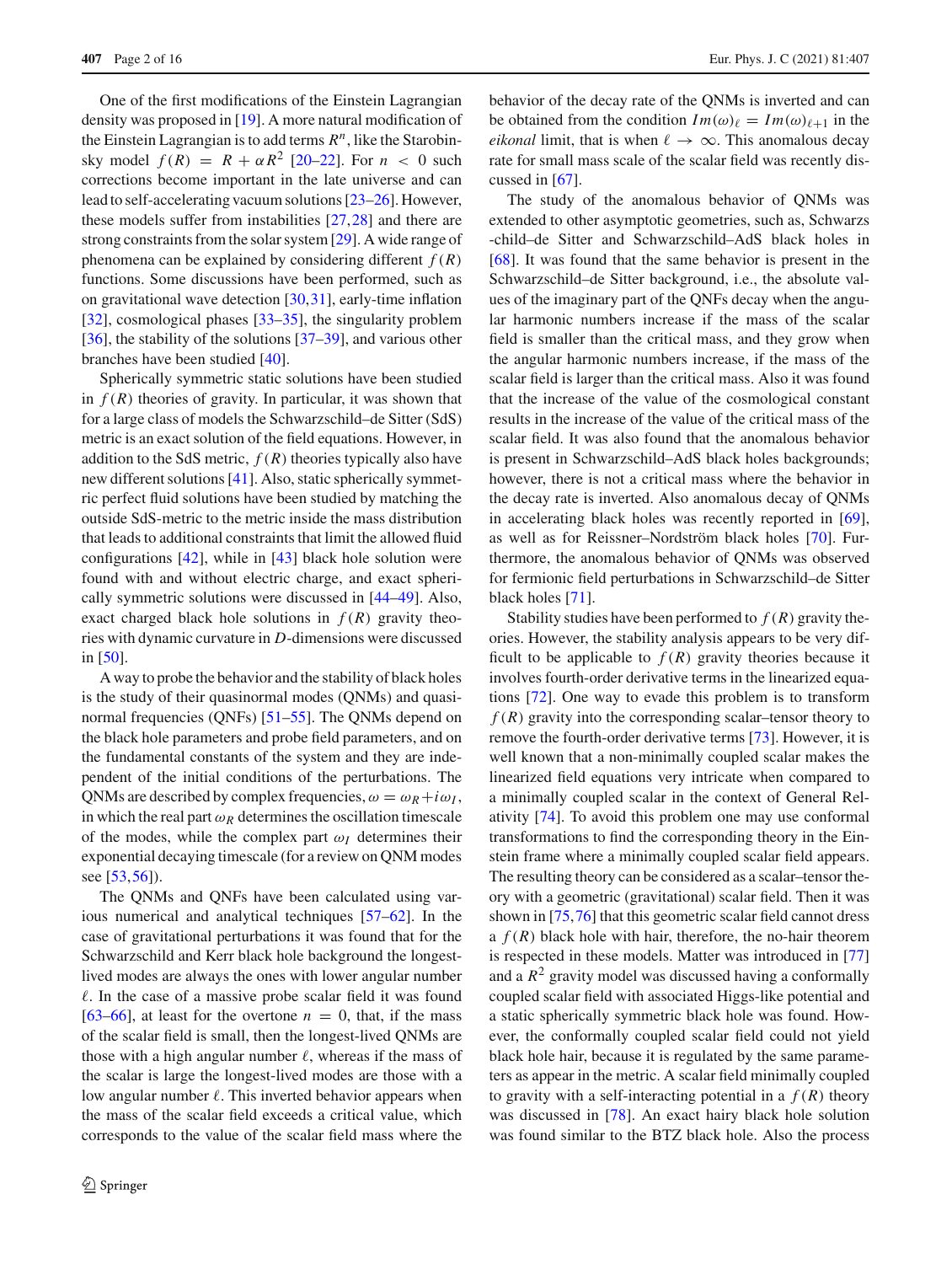of scalarization of  $f(R)$  gravity theories was investigated in [\[79\]](#page-14-28).

As we already discussed, knowledge of the QNMs and QNFs can give us vital information of the behavior, properties and the stability of black holes. In this work we will consider a specific  $f(R)$  theory which accepts a black hole solution [\[80\]](#page-15-0). In this theory the Ricci scalar receives nonlinear correction terms which they introduce new parameters in the metric functions of the black hole solution, expressing the change of the curvature altering the strength of the gravitational force. In this theory we will consider a massless and a massive test scalar field scattered off the background black hole and we will calculate the QNMs and QNFs. The motivation of this work is to calculate the scalar field perturbations and study the behavior of QNMs and QNFs and see how they are effected by the presence of non-linear curvature terms which appear explicitly in the metric functions.

The manuscript is organized as follows: In Sect. [2](#page-2-0) we give a brief review of the model considered for *f* (*R*) gravity and its black hole solution. In Sect. [3,](#page-3-0) we study the scalar field stability and we calculate the QNFs of scalar perturbations numerically by using the pseudospectral Chebyshev method for each family of modes. In Sect. [3.1.3,](#page-6-0) we perform an analysis using the WKB method to get some analytical insight. Finally, our conclusions are in Sect. [4.](#page-11-0)

# <span id="page-2-0"></span>**2** *f(R)* **modified gravity**

We consider a generic action in  $f(R)$  gravity depending on the Ricci scalar *R* given by

$$
S = \frac{1}{2k} \int d^4x \sqrt{-g} f(R) + S_m,
$$
 (1)

where  $S_m$  is the matter content of the theory. In [\[80](#page-15-0)] a specific ansatz for the function  $f(R)$  was considered:

$$
f(R) = R + \Lambda + \frac{R + \Lambda}{R/R_0 + 2/\alpha} \ln \frac{R + \Lambda}{R_c},
$$
 (2)

<span id="page-2-1"></span>where  $\Lambda$  corresponds to the cosmological constant,  $R_c$  is a constant of integration and  $R_0 = 6\alpha^2/d^2$ , with  $\alpha$  and *d* being free parameters. Then considering the spherically symmetric metric

$$
ds^{2} = B(r)dt^{2} - A(r)dr^{2} - r^{2}(d\theta^{2} + \sin^{2}\theta d\phi^{2}),
$$
 (3)

where  $A(r) = B(r)^{-1}$ , a vacuum spherically symmetric solution was found in [\[80](#page-15-0)] with  $B(r) = 1 - \frac{2M}{r} + \beta r - \frac{\Delta r^2}{3}$ , where  $\beta = \alpha/d$  is a real constant. For the range  $R >> \Lambda$ and  $R/R_0 \gg 2/\alpha$  the action reduces to



<span id="page-2-2"></span>**Fig. 1** The behavior of  $B(r)$  as a function of *r* for different values of the parameters  $\beta$  with  $M = 1$  and  $\Lambda = 0.04$ 

$$
f(R) = R + R_0 \ln\left(\frac{R}{R_c}\right),\tag{4}
$$

and this is satisfied in the solar system range of  $r \ll d$ . On the other hand, at large scales, for  $\alpha \ll 1$  and  $R \sim$  $R_0 \sim \Lambda$ , the action tends to  $f(R) \sim R + \Lambda$  and agrees with cosmological observations. For the metric [\(3\)](#page-2-1) the curvature scalar is given by

$$
R = \frac{6\beta}{r} - 4\Lambda,\tag{5}
$$

and the action tends to a constant value asymptotically,

$$
f(R) \approx \left(-3\Lambda - \frac{3R_0\alpha\Lambda \ln\left(-3\Lambda/R_c\right)}{2R_0 - 4\alpha\Lambda}\right) + \mathcal{O}(r^{-1}).\tag{6}
$$

It is worth to mention that the solution in both regimes was obtained as perturbation around the Einstein–Hilbert action and it was shown that within this approximation the solutions are consistent with the modified gravity equations. Also, the parameters of the theory were constrained by using the pioneer data, the flat rotation curve of galaxies and the cosmic microwave background radiation and Supernova Type Ia gold sample data giving  $\beta \approx 10^{-26} m^{-1}$ ,  $\beta d \approx 10^{-6}$  and  $\beta d \ll 10^{-3}$ , respectively [\[80\]](#page-15-0). However, the spacecraft's heat loss is a more plausible explanation for the anomaly than the cosmological one [\[81\]](#page-15-1).

Our analysis considers a range of values of  $\beta$ , such that the metric represents a black hole solution with an event horizon and a cosmological horizon as it shown in Fig. [1.](#page-2-2) In this figure for a fixed value of the cosmological constant, we show the transition among black holes, near extremal  $(r_H \approx r_\Lambda)$  and naked singularity, when the  $\beta$  parameter goes from positive to negative values. Notice that, for  $\beta = 0$ , the spacetime is described by a Schwarzschild–dS black hole. So, for  $\beta$  positive (negative) the cosmological horizon radius is larger (smaller) than the Schwarzschild–de Sitter black hole, while for  $\beta$  positive (negative) the event horizon radius is smaller (larger) than the Schwarzschild–dS black hole, when the spacetime describes black hole solutions.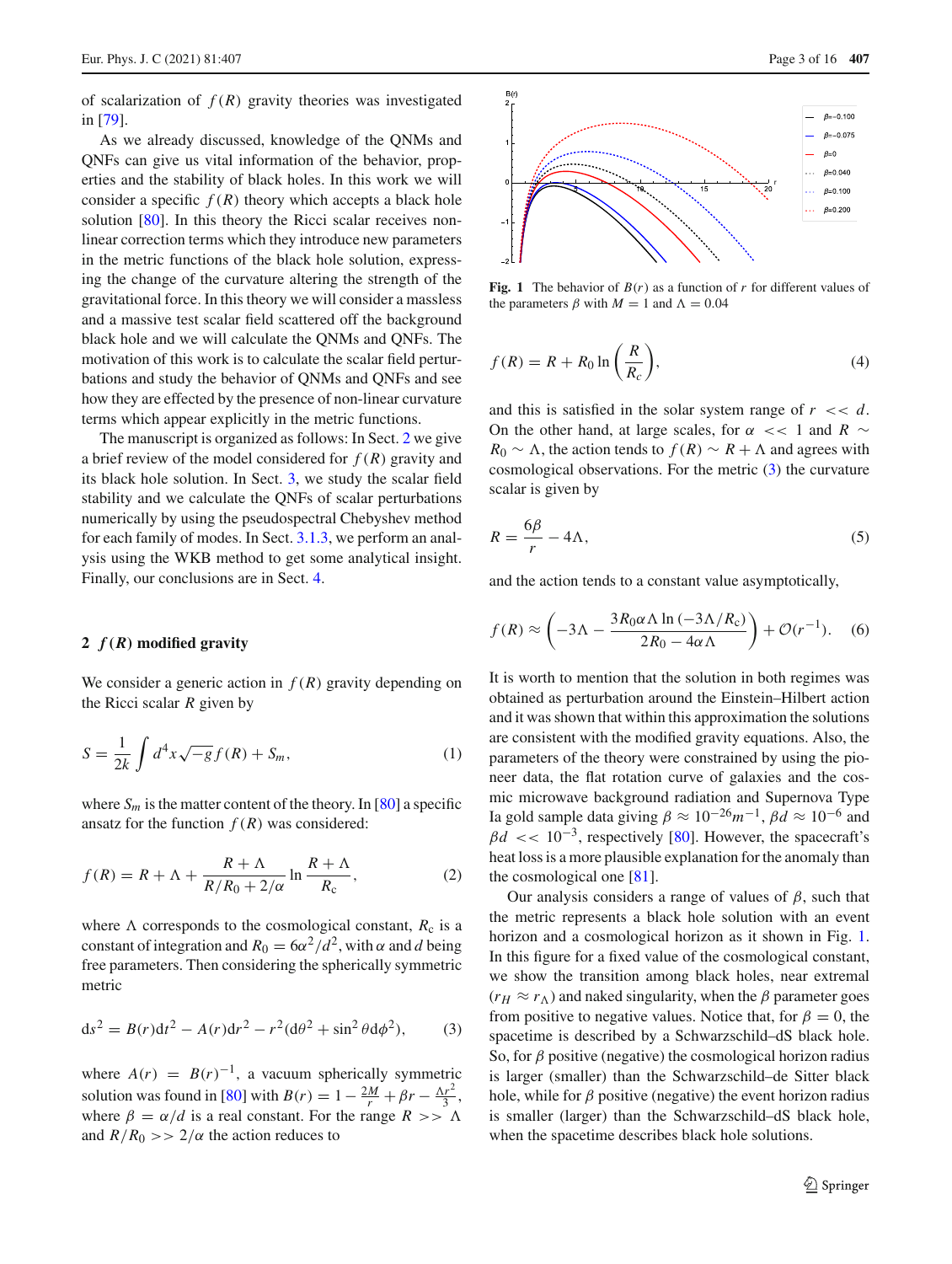### <span id="page-3-0"></span>**3 Scalar perturbations**

In order to obtain the QNMs of scalar perturbations in the background of the metric [\(3\)](#page-2-1) we consider the Klein–Gordon equation,

$$
\frac{1}{\sqrt{-g}}\partial_{\mu}\left(\sqrt{-g}g^{\mu\nu}\partial_{\nu}\varphi\right) = -m^2\varphi,\tag{7}
$$

with suitable boundary conditions for a black hole geometry. In the above expression  $m$  is the mass of the scalar field  $\varphi$ . Now, by means of the ansatz

$$
\varphi = e^{-i\omega t} R(r) Y(\Omega),\tag{8}
$$

<span id="page-3-2"></span>the Klein–Gordon equation reduces to

$$
\frac{1}{r^2}\frac{\mathrm{d}}{\mathrm{d}r}\left(r^2B(r)\frac{\mathrm{d}R}{\mathrm{d}r}\right) + \left(\frac{\omega^2}{B(r)} - \frac{\ell(\ell+1)}{r^2} - m^2\right)R(r) = 0,\quad (9)
$$

where  $\ell = 0, 1, 2, \ldots$  corresponds to the eigenvalue of the Laplacian on the two-sphere. Now, defining  $R(r) = \frac{F(r)}{r}$  and by using the tortoise coordinate  $r^*$  given by  $dr^* = \frac{dr}{B(r)}$ , the Klein–Gordon equation can be written as

$$
\frac{d^2 F(r^*)}{dr^{*2}} - V_{\text{eff}}(r) F(r^*) = -\omega^2 F(r^*),\tag{10}
$$

<span id="page-3-1"></span>which corresponds to a one-dimensional Schrödinger-like equation with an effective potential  $V_{\text{eff}}(r)$ , parametrized as  $V_{\text{eff}}(r^*)$  and given by

$$
V_{\text{eff}}(r) = \frac{B(r)}{r^2} \left( \ell(\ell+1) + m^2 r^2 + B'(r)r \right),\tag{11}
$$

and substituting the metric function  $B(r)$  in the effective potential in Eq.  $(11)$  we obtain

$$
V_{\text{eff}}(r) = \frac{1}{3} \left( 3\beta^2 - \ell(\ell+1)\Lambda - 2\Lambda + 3m^2 \right) + \frac{3\beta\ell(\ell+1) + 3\beta - 6m^2M + 2\Lambda M}{3r} + \frac{1}{9}r^2 \left( 2\Lambda^2 - 3\Lambda m^2 \right) + r \left( \beta m^2 - \beta \Lambda \right) - \frac{4M^2}{r^4} + \frac{-2\ell(\ell+1)M + 2M}{r^3} + \frac{\ell(\ell+1)}{r^2}.
$$
 (12)

Now, by considering  $m = m_c$ , as the value of the mass that cancels the divergence of order  $r^2$ , i.e.,  $m_c = \sqrt{2\Lambda/3}$ , and  $\ell = 0$ , the effective potential is

$$
V_{\text{eff}}(r) = \beta^2 - \frac{4M^2}{r^4} + \frac{2M}{r^3} - \frac{2\Lambda M - 3\beta}{3r} - \frac{\beta\Lambda r}{3}.
$$
 (13)

Therefore we note that for  $\beta$  negative (positive) the potential diverges positive (negative) at infinity, and in principle the existence of a critical mass could not be present in this case, due to the arguments given in [\[68\]](#page-14-17).

Now, in order to solve numerically the differential equation [\(9\)](#page-3-2) by using the pseudospectral Chebyshev method [\[82](#page-15-2)], it is convenient to perform the change of variable  $y = (r - r_H)/(r_A - r_H)$ . Thus, the values of the radial coordinate are limited to the range [0, 1], and the radial equation [\(9\)](#page-3-2) can be written as

<span id="page-3-3"></span>
$$
B(y)R''(y) + \left(\frac{2(r_{\Lambda} - r_{H}) B(y)}{r_{H} + (r_{\Lambda} - r_{H}) y} + B'(y)\right) R'(y) + (r_{\Lambda} - r_{H})^{2} \left(\frac{\omega^{2}}{B(y)} - \frac{\ell(\ell + 1)}{(r_{H} + (r_{\Lambda} - r_{H}) y)^{2}} - m^{2}\right) R(y) = 0.
$$
\n(14)

Also, in order to propose an ansatz for  $R(y)$  we consider its behavior in the vicinity of the horizon (y  $\rightarrow$  0),

$$
R(y) = C_1 e^{-\frac{i\omega(r_{\Lambda} - r_H)}{B'(0)} \ln y} + C_2 e^{\frac{i\omega(r_{\Lambda} - r_H)}{B'(0)} \ln y},
$$
(15)

and at the cosmological horizon  $(y = 1)$ ,

$$
R(y) = D_1 e^{-\frac{i\omega(r_{\Lambda} - r_H)}{B'(1)}} \ln(1 - y) + D_2 e^{\frac{i\omega(r_{\Lambda} - r_H)}{B'(1)}} \ln(1 - y).
$$
 (16)

So, an ansatz that satisfies the requirements of only ingoing waves at the event horizon and at the cosmological horizon is

$$
R(y) = e^{-\frac{i\omega(r_{\Lambda} - r_H)}{B'(0)}} \ln y e^{\frac{i\omega(r_{\Lambda} - r_H)}{B'(1)}} \ln(1 - y) F(y).
$$
 (17)

Then, by inserting the above ansatz for  $R(y)$  in Eq. [\(14\)](#page-3-3), it is possible to obtain an equation for the function  $F(y)$ . The solution for the function  $F(y)$  is assumed to be a finite linear combination of the Chebyshev polynomials, then it is inserted in the differential equation for  $F(y)$ . Also, the interval [0, 1] is discretized at the Chebyshev collocation points. Then the differential equation is evaluated at each collocation point. Thus, a system of algebraic equations is obtained, and it corresponds to a generalized eigenvalue problem, which is solved numerically to obtain the QNFs. It is worth mentioning that, for  $\beta = 0$ , the spacetime is described by the Schwarzschild–de Sitter black hole. The complex family of QNMs for this geometry was determined in [\[83](#page-15-3)] by using the WKB and Pöschl–Teller method. Also, it was shown that the frequencies all have a negative imaginary part, which means that the propagation of scalar field is stable in this background, and the presence of the cosmologicalconstant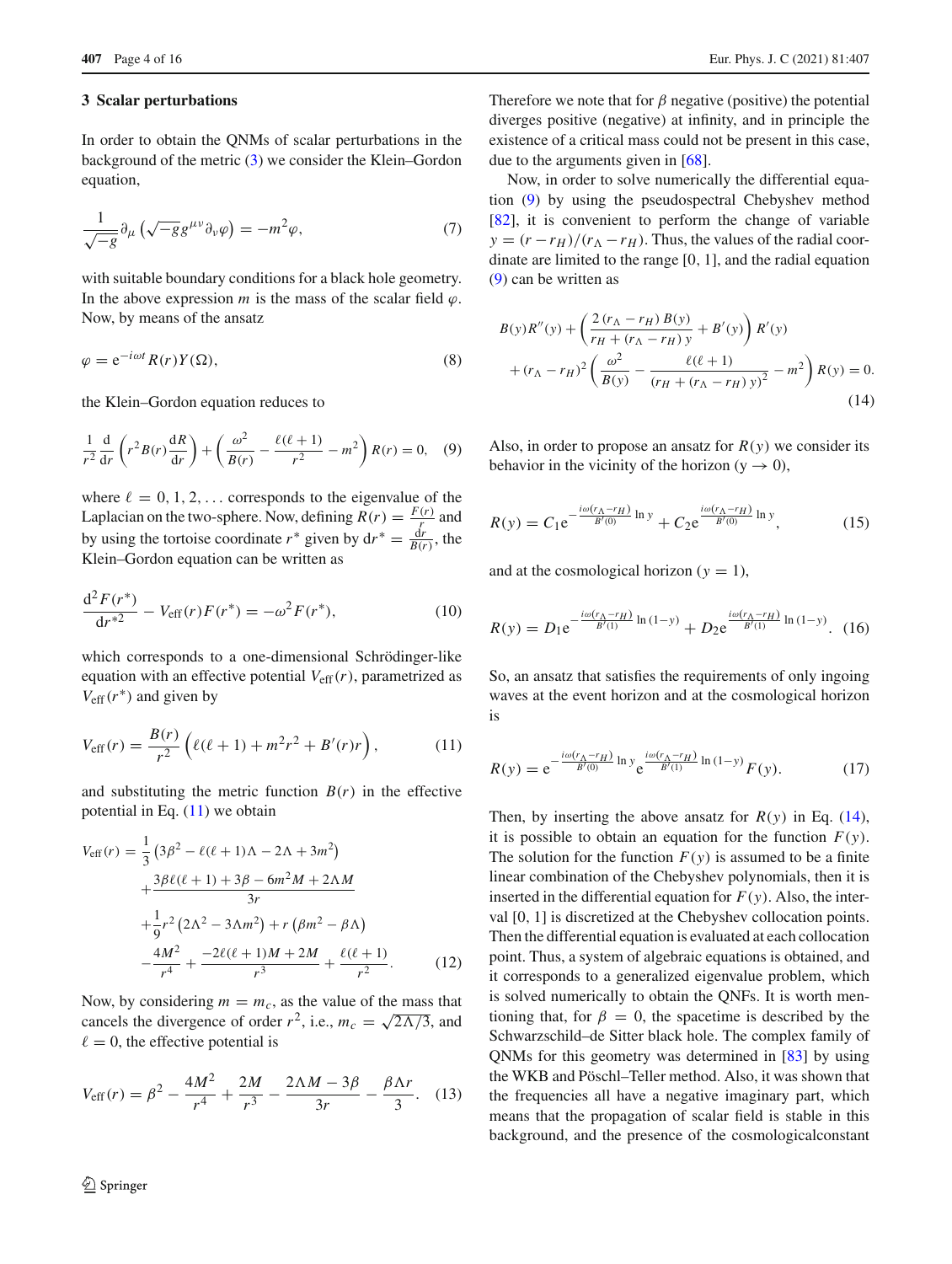

<span id="page-4-3"></span>**Fig. 2** The behavior of *Im(ω)M* (left panel) and  $Re(\omega)M$  (right panel) for the fundamental QNF as a function of  $M\beta$  for massless scalar field with  $\ell = 0$  and different values of the cosmological constant



<span id="page-4-4"></span>**Fig. 3** The behavior of  $Im(\omega)M$  (left panel) and  $Re(\omega)M$  (right panel) for the fundamental QNF as a function of  $M\beta$  for massless scalar field with  $\ell = 1$  and different values of the cosmological constant

leads to decrease of the real oscillation frequency and to a slower decay. High overtones were studied in [\[84](#page-15-4)]. Also, a family of purely imaginary modes were reported in [\[85](#page-15-5)] and an analysis of the photon sphere (PS) modes and de Sitter (dS) modes was recently performed in Ref. [\[68\]](#page-14-17).

#### <span id="page-4-0"></span>3.1 The photon sphere family

### <span id="page-4-1"></span>*3.1.1 Photon sphere modes*

The photon sphere QNMs are represented by damped oscillations whose decay rate  $(\omega_I)$  is directly connected to the instability timescale of null geodesics at the photon sphere. The photon sphere is a spherical trapping region of space where gravity is strong enough so that photons are forced to travel in unstable circular orbits around a black hole. This region has a strong pull in the control of decay of perturbations and the QNMs with large frequencies. For instance, the decay timescale is related to the instability timescale of null geodesics near the photon sphere. For asymptotically dS black holes we find a family that can be traced back to the photon sphere and refer to them as PS modes. The dominant modes of this family are approached in the eikonal limit, where  $\ell \to \infty$ , for the mass of the scalar field lower than a critical value, and can be very well approximated with the WKB method. For this family of modes, higher angular momentum represents smaller decay rates, such that in the range of interest, the most representative modes are those for which  $\ell \rightarrow \infty$  [\[86](#page-15-6)[,87](#page-15-7)].

Now, in order to observe the behavior of photon sphere modes, we plot the behavior of the fundamental QNFs  $n_{PS} = 0<sup>1</sup>$  $n_{PS} = 0<sup>1</sup>$  $n_{PS} = 0<sup>1</sup>$  of massless scalar fields as a function of *M* $\beta$  with  $\ell = 0$ ; see Fig. [2.](#page-4-3) We can observe that, for small values of  $M\beta$ , the decay rate decreases when the cosmological constant increases. However, for large *M*β, the behavior is opposite, i.e., the decay rate increases. On the other hand, the frequency of the oscillation increases when *M*β increases and decreases when the cosmological constant increases. In Fig. [3](#page-4-4) we consider  $\ell = 1$ ; note that the behavior of the QNFs is equivalent to the observed for  $\ell = 0$  and small  $M\beta$ ; however, there is no inverted behavior, for the range of *M*β values considered. Thus, when the cosmological constant increases the decay rate decreases, for small *M*β and when *M*β increases the decay rate converges to the same value and it does not depend on the value of the cosmological constant. On the other hand, the frequency of the oscillation increases when

<span id="page-4-2"></span> $\frac{1}{n_{PS}}$  corresponds to the overtone number of photon sphere modes.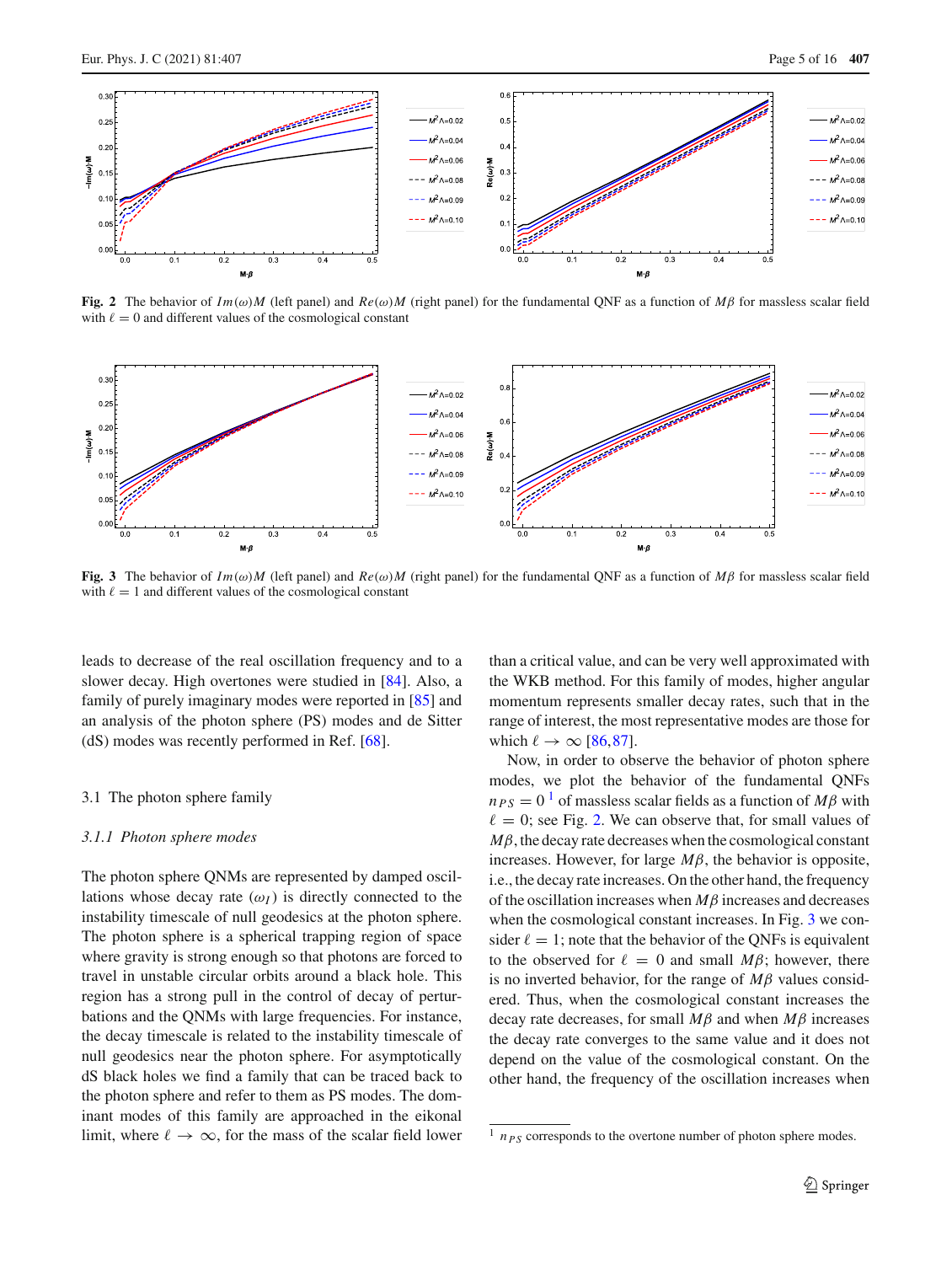

<span id="page-5-2"></span>**Fig. 4** The behavior of  $-Im(\omega)M$  as a function of the scalar field mass for different values of the parameter  $\ell = 0, 1, 2, 30$  and  $n_{\text{PS}} = 0$  (left panels), and  $\ell = 1, 2, 30$  and  $n_{PS} = 1$  (right panels) with  $M^2 \Lambda = 0.04$ , and from top to bottom  $M\beta = -0.06, -0.01$ , and 0.01, respectively

*M*β increases and decreases when the cosmological constant increases, and the same behavior was observed for  $\ell = 0$ .

## <span id="page-5-0"></span>*3.1.2 Anomalous decay rate*

Now, we will study if in  $f(R)$  modified gravity, in the presence of a cosmological constant, the photon sphere modes show an anomalous behavior, i.e. the longest-lived modes are the ones with higher angular number, and also the presence of a critical mass, where beyond this value the behavior mentioned is inverted. So, we plot the behavior of −*I m*(ω)*M* as a function of the scalar field mass for different values of the parameters  $M\beta$ ,  $\ell$  and  $n_{PS} = 0$  (left panels), and  $n_{PS}$  = 1 with  $\ell > n_{PS}$  (right panels),<sup>[2](#page-5-1)</sup> for a fixed values of the black hole mass and the cosmological constant; see Fig. [4.](#page-5-2) Also, we consider larger values of the parameter *M*β

with  $n_{PS} = 0$ ; see Fig. [5.](#page-6-1) We can observe that the anomalous behavior along with the critical mass can be present for a certain range of values of the parameter *M*β. See, Fig. [4,](#page-5-2) where the anomalous behavior occurs, and the critical mass appears, for  $M\beta = -0.06, -0.01,$  and 0.01; and see Fig. [5,](#page-6-1) where the anomalous behavior does occur for  $M\beta = 0.10$ and it does not occur and the critical mass does not appear, for  $M\beta = 0.15$ , and 0.20. Note that, for  $M\beta = 0.20$ , the longest-lived modes always are the ones with smaller angular number, but for  $M\beta = 0.15$ , we cannot say the same.

As mentioned, when *M*β increases the metric function could represents naked singularity, extremal black hole, near extremal black hole and black hole solutions. So, one of the effects of *M*β is tuning the different cases, which have an important effect on the anomalous behavior, that is, for the near extremal case; see Fig. [4,](#page-5-2) top panel, the value of the critical mass is the same for the overtone numbers  $n_{PS} = 0$ and  $n_{PS} = 1$ , which does not occur for the other case where the value of the critical mass increases when the overtone

<span id="page-5-1"></span><sup>&</sup>lt;sup>2</sup> We have left outside the case for  $\ell = 0$ , because the imaginary part of the QNFs exhibits a different behavior.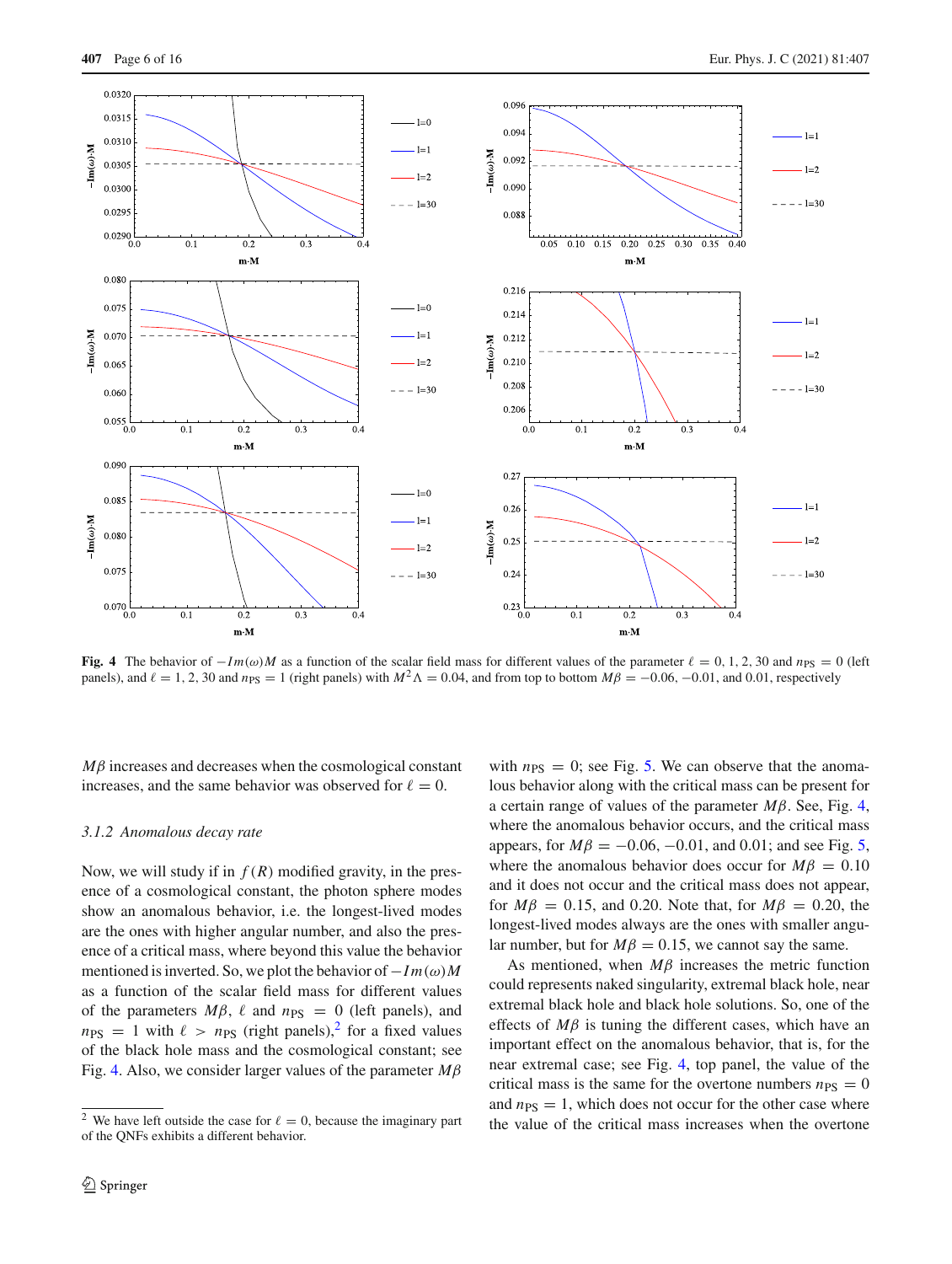

<span id="page-6-1"></span>**Fig. 5** The behavior of  $-Im(\omega)M$  as a function of the scalar field mass  $mM$  for different values of the parameter  $\ell = 0, 1, 2, 30$  and  $n_{PS} = 0$ with  $M^2 \Lambda = 0.04$ , and  $M\beta = 0.1$  (top panel),  $M\beta = 0.15$  (center panel) and  $M\beta = 0.20$  (bottom panel)

number increases. Also, we can observe that when the *M*β parameter increases, the critical mass is shifted by the effect of the  $M\beta$  parameter, and is decreasing. So, there is a critical value of  $M\beta$  where the critical mass is zero; thus there is no anomalous behavior in the QNMs for larger values of *M*β.

To explain this effect, we could say that the deviation of Schwarzschild–dS black hole, where the anomalous behavior and the critical mass have been observed, is given by the parameter  $M\beta$  which also appears in the metric function. So for small values of this parameter, i.e. small deviations Schwarzschild–dS black hole, the anomalous behavior occurs and the critical mass appears. However, for larger values of the parameter  $M\beta$  i.e large deviations from Schwarzschild–dS black hole, the QNMs show a different behavior, where the anomalous behavior and the critical mass are not present, this cut off point could numerically occur for  $M\beta \approx 0.10$ ; see Fig. [2,](#page-4-3) where the QNFs present an inverted behavior with respect to *M*β for massless scalar field.

## <span id="page-6-0"></span>*3.1.3 Analysis using the WKB method*

In this section, we use the method based on Wentzel– Kramers–Brillouin (WKB) in order to get some analytical insight of the behavior of the QNFs in the eikonal limit  $\ell \rightarrow \infty$  [\[88](#page-15-8)[–93\]](#page-15-9). It is worth mentioning that this method can be used for effective potentials which have the form of potential barriers that approach a constant value at the horizon and spatial infinity [\[55](#page-14-9)]. The method considers the behavior of the effective potential near its maximum value  $r_{\text{max}}^*$ . So, by using a Taylor series expansion, the potential around its maximum is given by

$$
V(r^*) = V(r^*_{\text{max}}) + \sum_{i=2}^{i=\infty} \frac{V^{(i)}}{i!} (r^* - r^*_{\text{max}})^i,
$$
 (18)

where

$$
V^{(i)} = \frac{\mathrm{d}^i}{\mathrm{d}r^{*i}} V(r^*)|_{r^* = r^*_{\text{max}}} \tag{19}
$$

corresponds to the *i*th derivative of the potential with respect to  $r^*$  evaluated at the maximum of the potential  $r^*_{\text{max}}$ . Using the WKB approximation up to sixth order the QNFs are given by the following expression [\[94](#page-15-10)]:

<span id="page-6-2"></span>
$$
\omega^2 = V(r_{\text{max}}^*) - 2iU,\tag{20}
$$

where

$$
U = N\sqrt{-V^{(2)}/2} + \frac{i}{64}
$$
  
 
$$
\times \left( -\frac{1}{9} \frac{V^{(3)2}}{V^{(2)2}} (7 + 60N^2) + \frac{V^{(4)}}{V^{(2)}} (1 + 4N^2) \right)
$$
  
 
$$
+ \frac{N}{2^{3/2} 288} \left( \frac{5}{24} \frac{V^{(3)4}}{(-V^{(2)})^{9/2}} (77 + 188N^2) \right)
$$

<sup>2</sup> Springer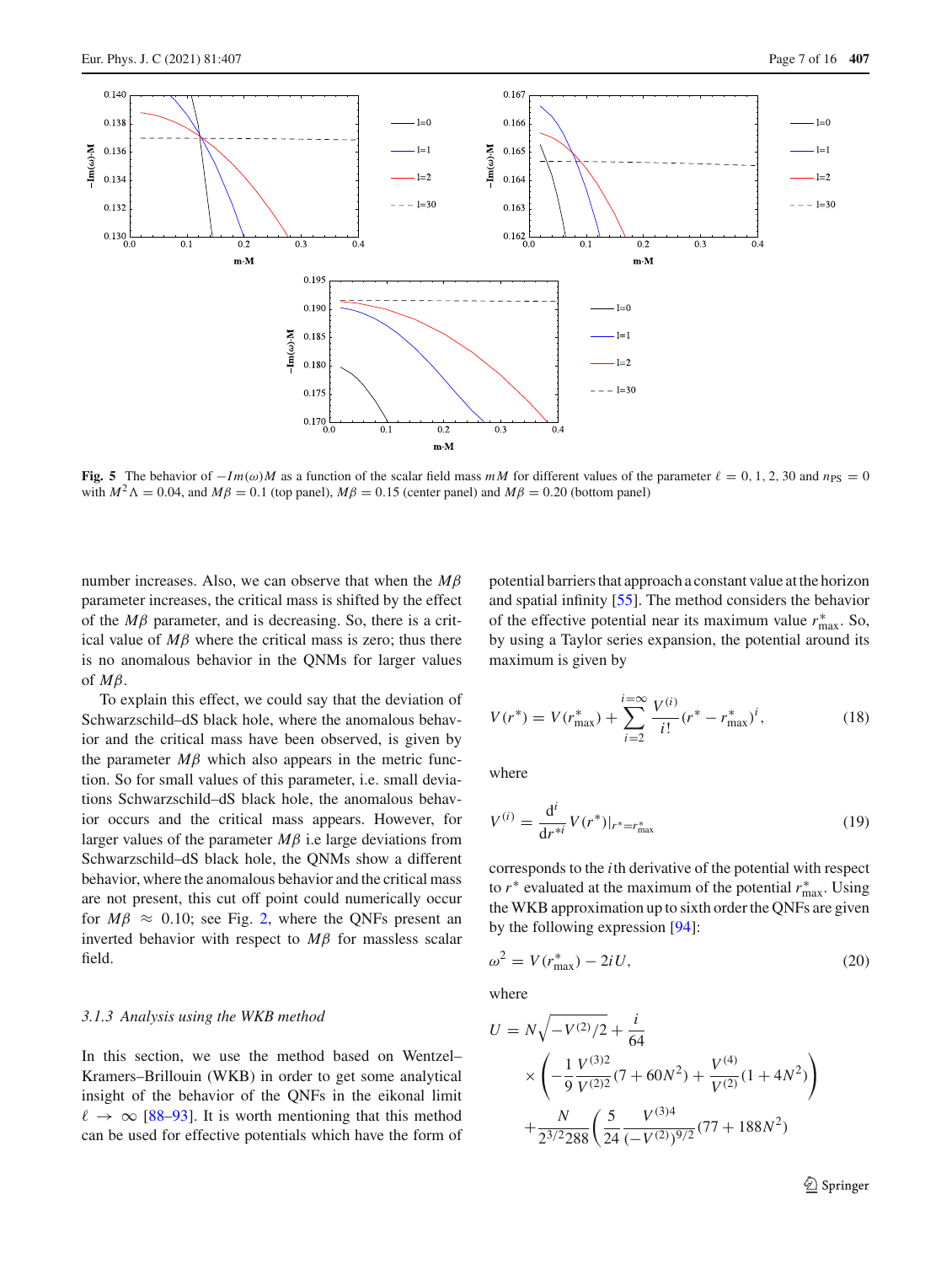$$
+\frac{3}{4} \frac{V^{(3)2}V^{(4)}}{(-V^{(2)})^{7/2}} (51+100N^2) +\frac{1}{8} \frac{V^{(4)2}}{(-V^{(2)})^{5/2}} (67+68N^2) +\frac{V^{(3)}V^{(5)}}{(-V^{(2)})^{5/2}} (19+28N^2)+\frac{V^{(6)}}{(-V^{(2)})^{3/2}} (5+4N^2)\bigg),
$$

and  $N = n_{PS} + 1/2$ , with  $n_{PS} = 0, 1, 2, \ldots$ , is the overtone number. Now, by defining  $L^2 = \ell(\ell + 1)$ , we find that, for large values of  $\ell$ , the maximum of the potential is approximately at

$$
r_{\text{max}} \approx r_0 + \frac{1}{L^2}r_1 + \mathcal{O}(L^{-4}),
$$

where

$$
V_1 \approx -\frac{(2+9M^2(3m^2-2\Lambda))(-1+9\Lambda M^2)}{81M^2} + \left(\frac{10}{27M} + M\left(2m^2 - \frac{8\Lambda}{3}\right) + 3M^3(3m^2 - 2\Lambda)\Lambda\right)\beta + \left(\frac{23}{18} + \frac{1}{4}M^2(-3m^2(4+45\Lambda M^2) + 2\Lambda(8+45\Lambda M^2))\right)\beta^2 + \frac{1}{4}M(-2+3M^2(3m^2(4+63\Lambda M^2)) -2\Lambda(8+63\Lambda M^2))\beta^3 + \mathcal{O}(\beta^4).
$$
 (21)

The second derivative of the potential evaluated at  $r_{\text{max}}^*$  yields the expression

$$
V^{(2)}(r_{\text{max}}^*) \approx V_0^{(2)} L^2 + V_1^{(2)} + \mathcal{O}(L^{-2}),\tag{22}
$$

where

$$
V_0^{(2)} \approx -\frac{2(1 - 9\Lambda M^2)^2}{729M^4} - \frac{2((-7 + 9\Lambda M^2)(-1 + 9\Lambda M^2))}{243M^3} \beta + \left(-\frac{32}{81M^2} + \frac{13\Lambda}{9} + \Lambda^2 M^2\right) \beta^2
$$
  
\n
$$
-\frac{(8 + 3\Lambda M^2(2 + 9\Lambda M^2))}{9M} \beta^3 + \mathcal{O}(\beta^4),
$$
  
\n
$$
V_1^{(2)} \approx \frac{2(1 - 9\Lambda M^2)^2(-8 + 9M^2(m^2(6 - 135\Lambda M^2) + 2\Lambda(-1 + 45\Lambda M^2)))}{6561M^4}
$$
  
\n
$$
+\frac{2(-1 + 9\Lambda M^2)(64 + 27M^2(4\Lambda - 54\Lambda^2M^2(3 + 11\Lambda M^2) + m^2(-16 + 9\Lambda M^2(23 + 99\Lambda M^2))))}{2187M^3} \beta
$$
  
\n
$$
+\frac{(-116 + 9M^2(-3m^2(-25 + 9\Lambda M^2(13 + 18\Lambda M^2(8 + 63\Lambda M^2))) + \Lambda(5 + 27\Lambda M^2(14 + 3\Lambda M^2(41 + 252\Lambda M^2))))}{243M^2} \beta^2
$$
  
\n
$$
+\left(-\frac{344}{243M} + 4M(m^2 - \Lambda) + 5M^3(9m^2 - 10\Lambda) + 6M^5(126m^2 - 107\Lambda)\Lambda^2 + 2106M^7(3m^2 - 2\Lambda)\Lambda^3\right) \beta^3 + \mathcal{O}(\beta^4),
$$

$$
r_0 \approx 3M - \frac{9M^2}{2}\beta + \frac{27M^3}{2}\beta^2 - \frac{405M^4}{8}\beta^3 + \mathcal{O}(\beta^4),
$$
  
\n
$$
r_1 \approx -\frac{1}{3}M(-1 + 9M^2(3m^2 - 2\Lambda))(-1 + 9\Lambda M^2)
$$
  
\n
$$
+\frac{1}{2}M^2(-1 + 9M^2(3m^2 - 2\Lambda))(-1 + 63M^2\Lambda)\beta
$$
  
\n
$$
+\frac{9}{4}M^3(2 + 9M^2\Lambda(13 + 216M^2\Lambda))
$$
  
\n
$$
-27m^2(M^2 + 108M^4\Lambda))\beta^2
$$
  
\n
$$
+\frac{9}{8}M^4(-35 + 9M^2(-2\Lambda(98 + 1485\Lambda M^2))
$$
  
\n
$$
+m^2(84 + 4455\Lambda M^2)))\beta^3 + \mathcal{O}(\beta^4),
$$

and

$$
V(r_{\text{max}}^*) \approx V_0 L^2 + V_1 + \mathcal{O}(L^{-2}),
$$

where

$$
V_0 \approx \left(\frac{1}{27M^2} - \frac{\Lambda}{3}\right) + \frac{\beta}{3M} + \frac{\beta^2}{4} - \frac{M\beta^3}{4} + \mathcal{O}(\beta^4) \,,
$$

<sup>2</sup> Springer

and the higher derivatives of the potential evaluated at  $r_{\text{max}}^*$ yield the expressions

$$
V^{(3)}(r_{\text{max}}^{*}) \approx \left(-\frac{4(-1+9\Lambda M^{2})^{3}}{6561M^{5}} + \frac{4(1-9\Lambda M^{2})^{2}}{243M^{4}}\beta + \frac{(-13+9\Lambda M^{2})(-1+9\Lambda M^{2})}{81M^{3}}\beta^{2} + \frac{53-9\Lambda M^{2}(16+9\Lambda M^{2})}{81M^{2}}\beta^{3} + \mathcal{O}(\beta^{4})\right)L^{2} + \mathcal{O}(L^{0}),
$$
\n
$$
V^{(4)}(r_{\text{max}}^{*}) \approx \left(-\frac{16(-1+9\Lambda M^{2})^{3}}{19683M^{6}} - \frac{16(1-9\Lambda M^{2})^{2}(-11+18\Lambda M^{2})}{6561M^{5}}\beta + \frac{4(-1+9\Lambda M^{2})(-7+27\Lambda M^{2})}{81M^{4}}\beta^{2} + \frac{4(131+45\Lambda M^{2}(-20+9\Lambda M^{2}))}{243M^{3}}\beta^{3} + \mathcal{O}(\beta^{4})\right)L^{2} + \mathcal{O}(L^{0}),
$$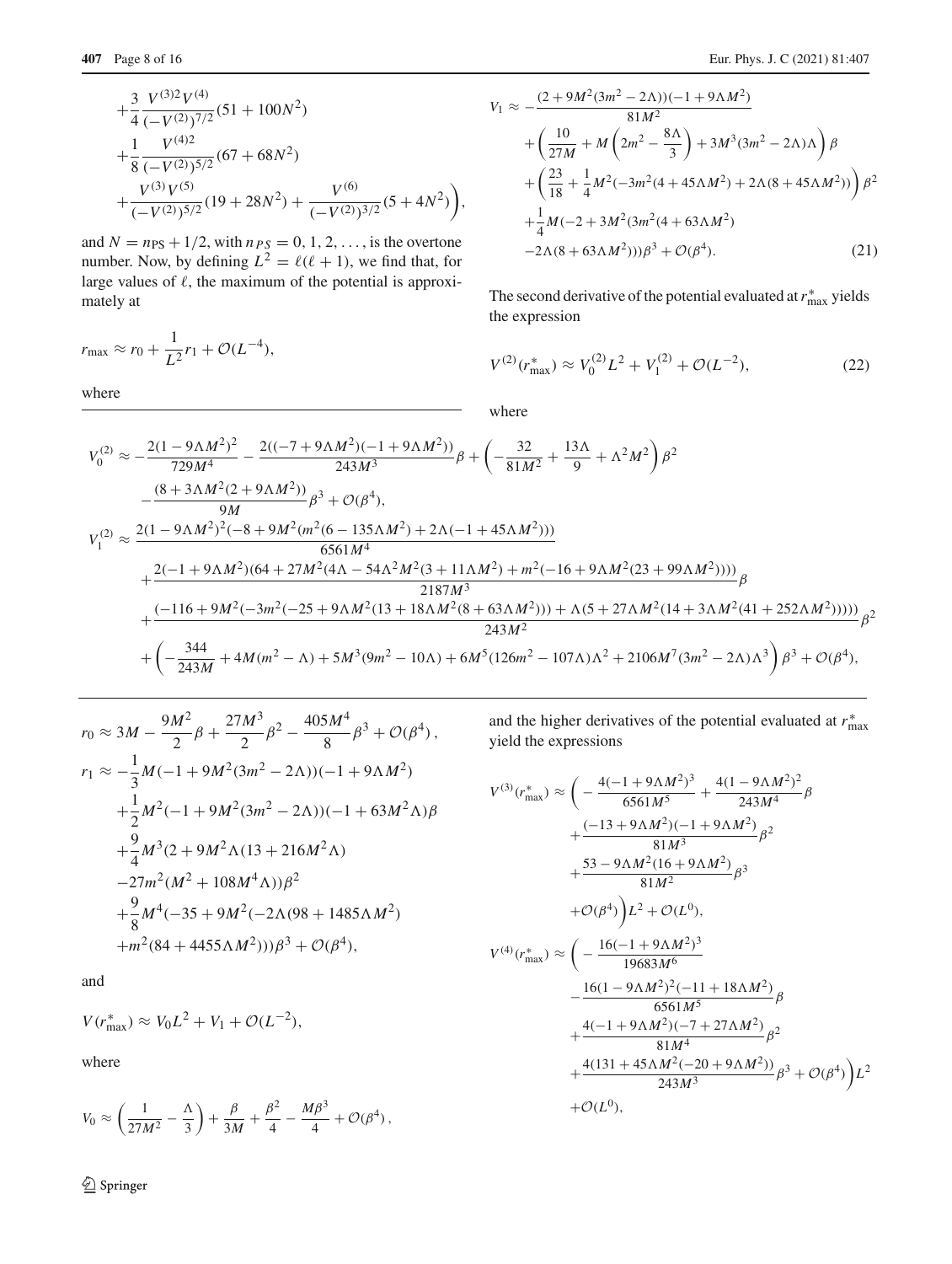The term proportional to  $1/L^2$  is zero at the value of the

critical mass  $m_c$ , which is given by

$$
V^{(5)}(r_{\text{max}}^{*}) \approx \left(-\frac{40(1-9\Lambda M^{2})^{4}}{59049M^{7}} - \frac{40(13-9\Lambda M^{2})(1-9\Lambda M^{2})^{3}}{19683M^{6}}\beta + \frac{20(1-9\Lambda M^{2})^{2}(-137+9\Lambda M^{2}(28+9\Lambda M^{2}))}{6561M^{5}}\beta^{2} + \frac{20(1-9\Lambda M^{2})(-371+9\Lambda M^{2}(149+9\Lambda M^{2}(5+9\Lambda M^{2})))}{2187M^{4}}\beta^{3} + \mathcal{O}(\beta^{4})\right)L^{2} + \mathcal{O}(L^{0}),
$$
  

$$
V^{(6)}(r_{\text{max}}^{*}) \approx \left(-\frac{16(1-9\Lambda M^{2})^{4}(4+15\Lambda M^{2})}{177147M^{8}} + \frac{64(-1+9\Lambda M^{2})^{3}(5+6\Lambda M^{2})}{19683M^{7}}\beta^{4} + \frac{4(1-9\Lambda M^{2})^{2}(1517+9\Lambda M^{2}(-302+81\Lambda M^{2}))}{19683M^{6}}\beta^{2} + \frac{4(-1+9\Lambda M^{2})(15655+9\Lambda M^{2}(-9161+9\Lambda M^{2}(841+81\Lambda M^{2}))}{19683M^{5}}\beta^{3} + \mathcal{O}(\beta^{4})\right)L^{2} + \mathcal{O}(L^{0}).
$$

Then, using the expressions above with Eq.  $(20)$ , we obtain the following analytical expression for the QNFs for large values of  $\ell$  and small values of  $M\beta$ :

<span id="page-8-0"></span>
$$
\omega \approx \omega_{-1}L + \omega_0 + \omega_1 L^{-1} + \omega_2 L^{-2} + \mathcal{O}(L^{-3}),\tag{23}
$$

where

$$
\omega_{-1} \approx \frac{\sqrt{1-9\Lambda M^2}}{3\sqrt{3}M} + \frac{\sqrt{3}}{2\sqrt{1-9\Lambda M^2}} \beta - \frac{3\sqrt{3}M(2+9\Lambda M^2)}{8(1-9\Lambda M^2)^{3/2}} \beta^2 + \frac{3\sqrt{3}M^2\sqrt{1-9\Lambda M^2}(-16+9\Lambda M^2(-13+18\Lambda M^2))}{16(-1+9\Lambda M^2)^3} \beta^3
$$
  
\n
$$
+O(\beta^4),
$$
  
\n
$$
\omega_0 \approx -i\frac{\sqrt{1-9\Lambda M^2}}{6\sqrt{3}M} - i\frac{4-9\Lambda M^2}{4\sqrt{3}\sqrt{1-9\Lambda M^2}} \beta + i\frac{3\sqrt{3}M(1+9\Lambda M^2(1+9\Lambda M^2))}{16(1-9\Lambda M^2)^{3/2}} \beta^2
$$
  
\n
$$
+i\frac{3\sqrt{3}M^2(-8+9\Lambda M^2(-13+9\Lambda M^2(-13+63\Lambda M^2)))}{32(1-9\Lambda M^2)^{5/2}} \beta^3
$$
  
\n
$$
+O(\beta^4),
$$
  
\n
$$
\omega_1 \approx \frac{\sqrt{1-9\Lambda M^2}(-34+9M^2(-108m^2+61\Lambda))}{648M\sqrt{3}}
$$
  
\n
$$
+ \frac{314-45\Lambda M^2(59+180\Lambda M^2)+972m^2(M^2+18\Lambda M^4)}{432\sqrt{3}\sqrt{1-9\Lambda M^2}}
$$
  
\n
$$
- \frac{-710M-5832M^7(135m^2-46\Lambda)\Lambda^2+108M^3(72m^2+5\Lambda)+243\Lambda M^5(396m^2+13\Lambda)}{576\sqrt{3}(1-9\Lambda M^2)^{3/2}}
$$
  
\n
$$
+M^2(-1262+9M^2(\Lambda(-466+27\Lambda M^2(335+6\Lambda M^2(301-2736\Lambda M^2)))
$$
  
\n+324m<sup>2</sup>(10+3\Lambda M^2(31+18\Lambda M^2(-31+1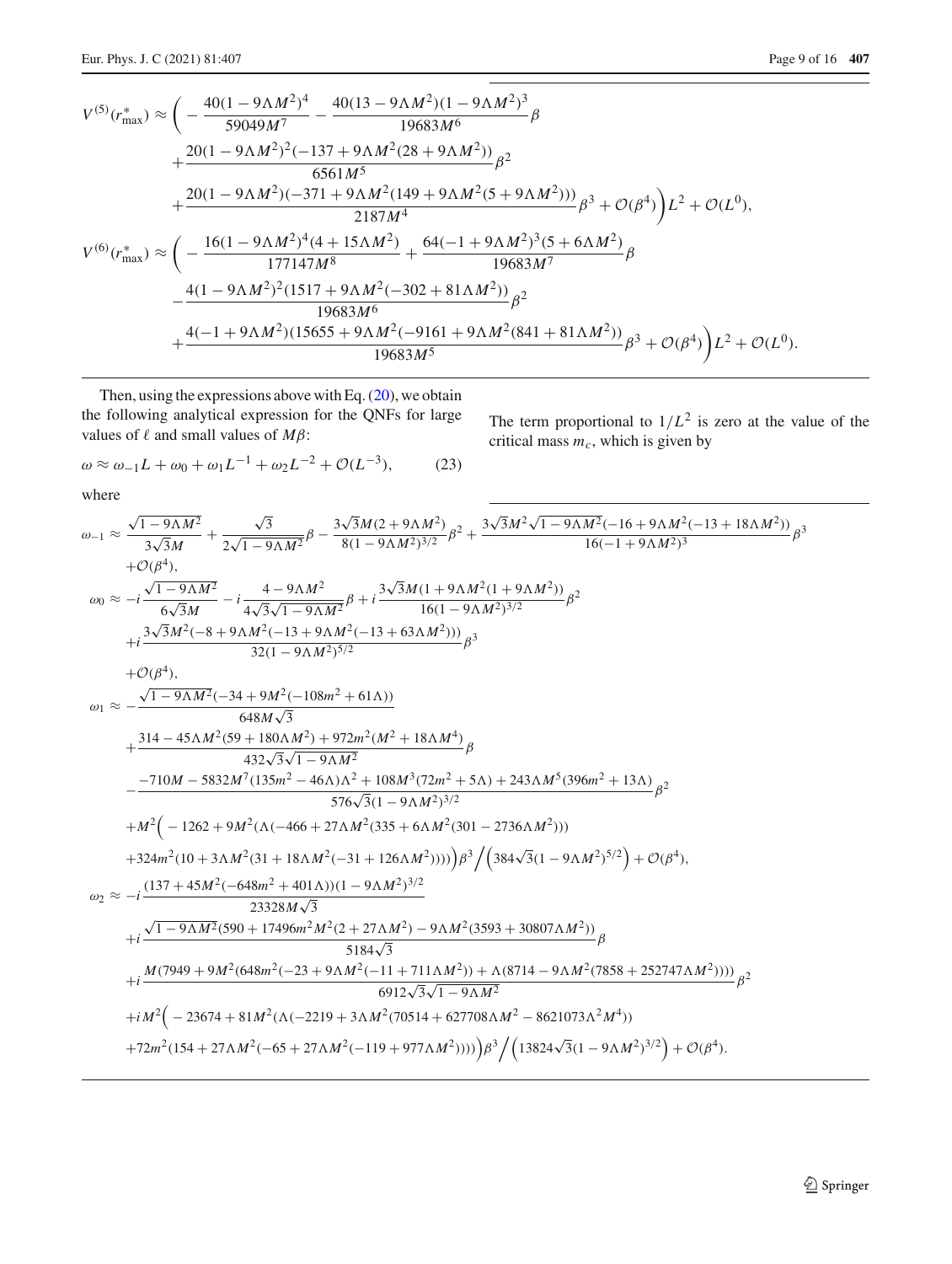<span id="page-9-1"></span>
$$
m_c M \approx \sqrt{\frac{137 + 18045M^2\Lambda}{29160} - \frac{(1886 - 4185M^2\Lambda)M\beta}{60\sqrt{10}\sqrt{137 + 18045M^2\Lambda}} - \frac{3(4634227 + 134256255M^2\Lambda + 1091552625M^4\Lambda^2)M^2\beta^2}{400\sqrt{10}(137 + 18045M^2\Lambda)^{3/2}} - \frac{9(5019824246 + 76442598769M^2\Lambda - 4248331450335M^4\Lambda^2 - 85433253134175M^6\Lambda^3)M^3\beta^3}{800\sqrt{10}(137 + 18045M^2\Lambda)^{5/2}} + \cdots, \quad (24)
$$

and it is valid for small values of  $\beta$  and  $n_{PS} = 0$ . In all the above expressions we have performed a Taylor expansion around  $\beta = 0$  in order to obtain expressions that will be easy to handle analytically. For  $\beta = 0$  we recover the result of critical mass for Schwarzschild–dS black holes [\[68](#page-14-17)], and for  $\Lambda M^2 = 0.04$  and  $n_{PS} = 0$  we obtain from [\(24\)](#page-9-1) the values  $m_c M = 0.186, 0.175, 0.168,$  and 0.130 for  $\beta = -0.06, -0.01, 0.01,$  and 0.10, respectively, which agrees with the numerical results shown in Fig. [4.](#page-5-2) Thereby the value of the critical mass decreases when the beta parameter increases and it increases when  $\Lambda M^2$  increases; see Fig. [6.](#page-9-2) Also, note that for small values of  $\Lambda M^2$  there is a range of values for  $M\beta$  where  $m_cM$  becomes negative. Also, the WKB method proposes a critical scalar field mass for  $M\beta = 0.20$ , contrary to the observed via the pseudospectral Chebyshev method. However, the analysis performed with the WKB method is valid only for small values of  $\beta$ , because we have performed a Taylor expansion around  $\beta = 0$  to obtain the formula [\(24\)](#page-9-1).

Now, in order to check the correctness and accuracy of the pseudospectral Chebyshev method with respect to the analytical expression for the QNFs given by Eq. [\(23\)](#page-8-0), we show in Table [1,](#page-10-1) the values obtained with the two methods. Also, we show the relative error, which is defined by

$$
\epsilon_{Re(\omega)} = \frac{|Re(\omega_1)| - |Re(\omega_0)|}{|Re(\omega_0)|} \cdot 100\%,
$$
 (25)

$$
\epsilon_{Im(\omega)} = \frac{|Im(\omega_1)| - |Im(\omega_0)|}{|Im(\omega_0)|} \cdot 100\%, \tag{26}
$$



<span id="page-9-2"></span>**Fig. 6** The behavior of the  $m_c M$  as a function of  $M\beta$  for different values of  $\Lambda M^2$  with  $n_{PS} = 0$ 

where  $\omega_1$  corresponds to the result from Eq. [\(23\)](#page-8-0) and  $\omega_0$  denotes the result with the pseudospectral Chebyshev method. We can observe that the error does not exceed 0.0008  $\%$  in the imaginary part, and 0.0010  $\%$  in the real part. Also, as it was observed, the frequencies all have a negative imaginary part, which means that the propagation of massive scalar fields is stable in this background.

As we mentioned, the Taylor series have been performed around  $\beta = 0$ , so the WKB analysis is true for small values of  $\beta$ . In Table [2,](#page-10-2) we show the error in the quasinormal frequency between the WKB and pseudospectral method, for different values of  $mM$ , and  $M\beta$ . Note that for  $M\beta = 0.20$  the error is 18% in the imaginary part, and 31% in the real part, approximately, that mean a loss of robustness and diminished validity in the results. Also, we can observe that the error increases slightly, when *mM* increases.

# <span id="page-9-0"></span>3.2 The de Sitter family

The de Sitter family of modes are related to the accelerated expansion of the universe, which is related to the surface gravity of the cosmological horizon of pure dS space. They correspond to purely imaginary modes which can be very well approximated by the pure dS QNMs. The pure dS modes are determined by two branches [\[95,](#page-15-11)[96\]](#page-15-12), and the most important for our purposes corresponds to the lowest lying solution, given by

$$
\omega_{\text{pure dS}} = -i\sqrt{\frac{\Lambda}{3}} \left( 2n + \ell + \frac{3}{2} \pm \sqrt{\frac{9}{4} - 3\frac{m^2}{\Lambda}} \right), \qquad (27)
$$

where *n* is the overtone number.

In order to visualize the behavior of the QNFs for the dS modes, in Fig. [7](#page-11-1) we plot  $-Im(\omega)M$  for  $\ell = 1$  and different values of the cosmological constant, note that there is a low decay rate when *M*β increases, and when the cosmological constant decreases. Also, as before, we will study the behavior of the dS QNFs as a function of the scalar field mass. So, we obtain some QNFs for different values of the parameters  $\ell$  and  $n_{\text{dS}} = 0$ ,<sup>[3](#page-9-3)</sup> for a fixed values of the black hole mass and

<span id="page-9-3"></span> $3$   $n_{\text{dS}}$  corresponds to the overtone number of de Sitter modes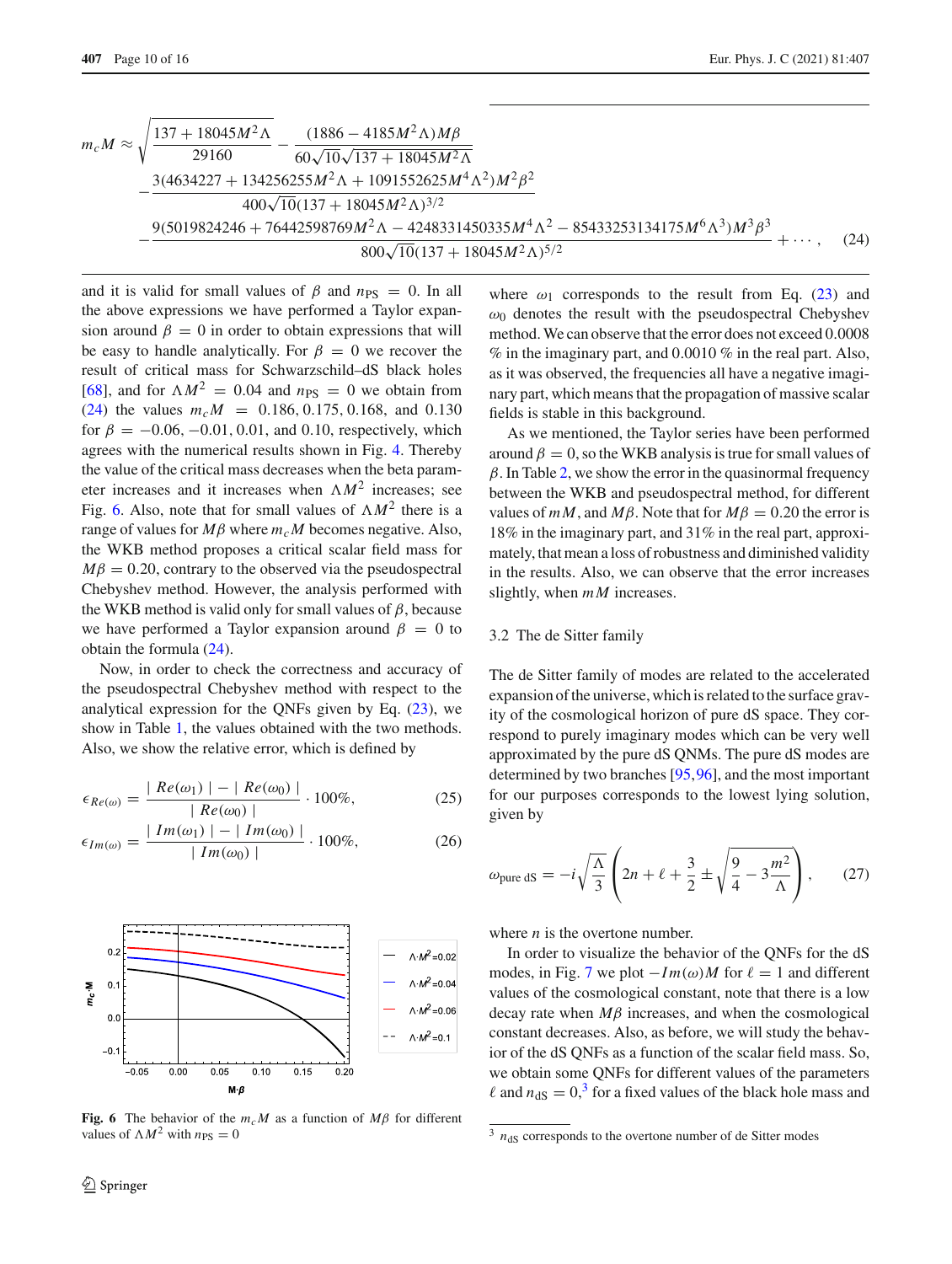<span id="page-10-1"></span>**Table 1** Fundamental quasinormal frequencies ( $n_{PS} = 0$ ) for massive scalar fields with  $\ell = 10, 20$ , and 30 in the background of black hole solution of *f* (*R*) gravity with  $M^2 \Lambda = 0.04$ , and  $M\beta = 0.01$ 

| $\ell$      | Pseudospectral method      | WKB                        | $\epsilon_{Re(\omega)}$ | $\epsilon_{Im(\omega)}$ |
|-------------|----------------------------|----------------------------|-------------------------|-------------------------|
| $mM = 0.02$ |                            |                            |                         |                         |
| 10          | $1.72651001 - 0.08356503i$ | $1.72652389 - 0.08356574i$ | 0.0008                  | 0.0008                  |
| 20          | $3.37194090 - 0.08348702i$ | $3.37197238 - 0.08348760i$ | 0.0009                  | 0.0007                  |
| 30          | $5.01712051 - 0.08347182i$ | $5.01716774 - 0.08347239i$ | 0.0009                  | 0.0007                  |
| $mM = 0.15$ |                            |                            |                         |                         |
| 10          | $1.72802056 - 0.08348145i$ | $1.72803867 - 0.08348207i$ | 0.0010                  | 0.0007                  |
| 20          | $3.37271554 - 0.08346511i$ | $3.37274759 - 0.08346568i$ | 0.0010                  | 0.0007                  |
| 30          | $5.01764129 - 0.08346193i$ | $5.01768870 - 0.08346249i$ | 0.0009                  | 0.0007                  |
| $mM = 0.30$ |                            |                            |                         |                         |
| 10          | $1.73263370 - 0.08322691i$ | $1.73266525 - 0.08322649i$ | 0.0018                  | 0.0005                  |
| 20          | $3.37508142 - 0.08339825i$ | $3.37511532 - 0.08339874i$ | 0.0010                  | 0.0006                  |
| 30          | $5.01923188 - 0.08343171i$ | $5.01927986 - 0.083432269$ | 0.0010                  | 0.0007                  |

<span id="page-10-2"></span>**Table 2** Fundamental quasinormal frequencies ( $n_{PS} = 0$ ) for massive scalar fields with  $\ell = 30$  in the background of black hole solution of  $f(R)$ gravity with  $M^2 \Lambda = 0.04$ , and different values of  $M\beta$ 

| $M\beta$    | Pseudospectral method      | <b>WKB</b>                  | $\epsilon_{Re(\omega)}$ | $\epsilon_{Im(\omega)}$ |
|-------------|----------------------------|-----------------------------|-------------------------|-------------------------|
| $mM = 0.02$ |                            |                             |                         |                         |
| $-0.06$     | $2.08314131 - 0.03055262i$ | $2.25222758 - 0.03267338i$  | 8.11689                 | 6.94134                 |
| $-0.01$     | $4.35540688 - 0.07032092i$ | $4.35546389 - 0.07032160i$  | 0.00130895              | 0.000966995             |
| 0.01        | $5.01712051 - 0.08347182i$ | $5.01716774 - 0.08347239i$  | 0.000941377             | 0.000682865             |
| 0.10        | $7.42982610 - 0.13698770i$ | $7.70221565 - 0.14017416i$  | 3.66616                 | 2.32609                 |
| 0.15        | $8.55684679 - 0.16467397i$ | $9.67805702 - 0.17771512i$  | 13.1031                 | 7.91938                 |
| 0.20        | $9.59615293 - 0.19154767i$ | $12.58587755 - 0.22617900i$ | 31.1554                 | 18.0797                 |
| $mM = 0.15$ |                            |                             |                         |                         |
| $-0.06$     | $2.08341635 - 0.03055125i$ | $2.25253125 - 0.03267230i$  | 8.11719                 | 6.9426                  |
| $-0.01$     | $4.35588702 - 0.07031330i$ | $4.35594414 - 0.07031399i$  | 0.00131133              | 0.000981322             |
| 0.01        | $5.01764129 - 0.08346193i$ | $5.01768870 - 0.08346249i$  | 0.000944866             | 0.000670965             |
| 0.10        | $7.43044497 - 0.13696970i$ | $7.70288435 - 0.14015649i$  | 3.66653                 | 2.32664                 |
| 0.15        | $8.55749294 - 0.16465262i$ | $9.67890740 - 0.17769503i$  | 13.1045                 | 7.92117                 |
| 0.20        | $9.59681747 - 0.19152351i$ | $12.58708647 - 0.22615793i$ | 31.159                  | 18.0836                 |
| $mM = 0.30$ |                            |                             |                         |                         |
| $-0.06$     | $2.08425622 - 0.03054706i$ | $2.25345872 - 0.03266898i$  | 8.11812                 | 6.9464                  |
| $-0.01$     | $4.35735346 - 0.07029005i$ | $4.35741099 - 0.07029073i$  | 0.0013203               | 0.00096742              |
| 0.01        | $5.01923188 - 0.08343171i$ | $5.01927986 - 0.08343226i$  | 0.000955923             | 0.000659222             |
| 0.10        | $7.43233530 - 0.13691473i$ | $7.70492677 - 0.14010254i$  | 3.66764                 | 2.32832                 |
| 0.15        | $8.55946661 - 0.16458739i$ | $9.68150472 - 0.17763367i$  | 13.1087                 | 7.92666                 |
| 0.20        | $9.59884736 - 0.19144971i$ | $12.59077885 - 0.22609358i$ | 31.1697                 | 18.0955                 |

the cosmological constant; see Table [3](#page-11-2) for  $M\beta = 0.01$ . As we mentioned, this family is dominant for small masses and it can render a real part becoming complex, which depends on the scalar field mass and the angular number. Also, it is possible to observe in Table [3](#page-11-2) that the decay rate always increases when the angular number increases, thereby the longest-lived modes are the ones with lower angular number and the anomalous behavior is not present in this family.

## <span id="page-10-0"></span>3.3 The dominance family

In order to observe the dominance between the photon and de Sitter family we plot in Fig. [8](#page-12-0) the imaginary part of the QNFs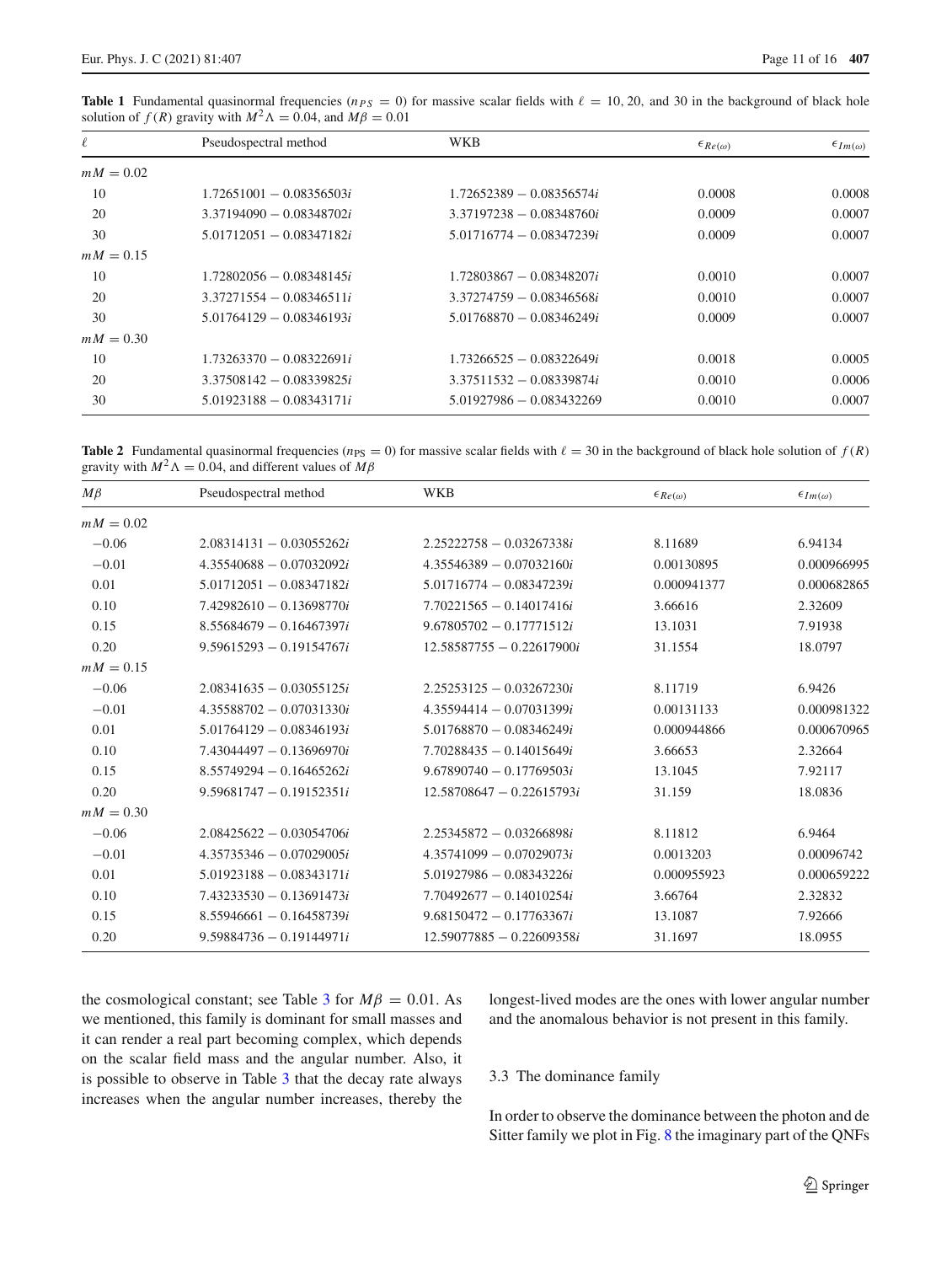

<span id="page-11-1"></span>**Fig. 7** The behavior of the fundamental dS mode  $(n_{dS} = 0)$  $-I m(\omega)M$  as a function of  $M\beta$  obtained by using the pseudospectral Chebyshev method for massless scalar field with  $\ell = 1$  and different values of the cosmological constant

as a function of the scalar field mass, for different overtone numbers and  $\ell = 0$ , where the black points correspond to the purely imaginary QNFs, and the gray color points correspond to the complex QNFs for small values of the parameter  $M\beta$  = 0.01. The behavior is similar to that observed in Ref. [\[68](#page-14-17)]. We can recognize the two families for zero mass of the scalar field, a family of complex QNFs, and a purely imaginary family. As we have seen, the purely imaginary modes belong to the family of de Sitter modes, while the complex ones correspond to the photon sphere modes.

In order to interpret this figure, first observe the black points, and  $n_{dS} = 0$ . This family is dominant for small masses and near  $mM = 0.17$  it can render a real part becoming complex due to the continuity between the black and gray points, and also could be connected with the dS modes with  $-Im(\omega)M \approx 1$ . Also, for low values of the mass, it is possible to observe that, for  $n_{dS} = 1$  and  $n_{dS} = 2$ , one can have a combination rendering a real part complex for  $mM \approx 0.05$ ; the same occurs for the overtone numbers  $n_{\text{dS}} = 3$  and  $n_{\text{dS}} = 4$ , and for  $mM \approx 0.025$  becoming complex. Besides, for higher overtone numbers, there are dS modes purely imaginary for the whole range of mass considered. On the other hand, for the photon sphere modes, the gray points, we can see that for  $n_{PS} = 0$  and small mass this branch is subdominant; however, for  $mM \approx 0.155$  it begins to dominate.

Now, we consider a bigger value of the parameter,  $M\beta$  = 0.20; see Fig. [9.](#page-12-1) As before, the black points correspond to the purely imaginary QNFs, and the gray points correspond to the complex QNFs. Note that for low values of the scalar field mass dS modes are dominant; however for larger mass the photon sphere modes are dominant. Also, it is possible to observe that dS modes with  $n_{dS} = 0$  could to connect with dS modes with  $n_{dS} = 1$  ( $-Im(\omega)M \approx 1.10$ ). Besides, for higher overtones numbers, there is a purely imaginary family of dS modes for the whole range of mass considered. Also, for the photon sphere modes, the *gray* points, we can see that for  $n_{PS} = 0$  and small mass this family is subdominant; however, for  $mM \approx 0.13$  it begins to dominate.

#### <span id="page-11-0"></span>**4 Conclusions**

In this work, we considered an asymptotically de Sitter black hole solution with a specific  $f(R)$  modified gravity as background. In order to see if strong curvature effects, which arise from non-linear terms in  $R$  in the action, can modify the behavior of the QNMs, we studied the propagation of a probe scalar field and we analyzed the presence of anomalous behavior in the quasinormal modes spectrum. First, we showed that the QNM spectra consist of two families: the photon sphere modes and the de Sitter modes, and their

<span id="page-11-2"></span>**Table 3** Fundamental dS modes ( $n_{dS} = 0$ ) for massive scalar fields with  $\ell = 0, 1, 2$  in the background of black hole solution of  $f(R)$  gravity with  $M^{2} \Lambda = 0.04$ , and  $M\beta = 0.01$ 

| $-0.02841651i$             |
|----------------------------|
| $-0.14367078i$             |
| $0.39967626 - 0.25614428i$ |
|                            |
| $0.14338038 - 0.17214279i$ |
| $0.22754315 - 0.23202223i$ |
| $0.41051976 - 0.24611626i$ |
|                            |
| $0.23661390 - 0.16676332i$ |
| $0.30313974 - 0.18446717i$ |
| $0.43324930 - 0.22546868i$ |
|                            |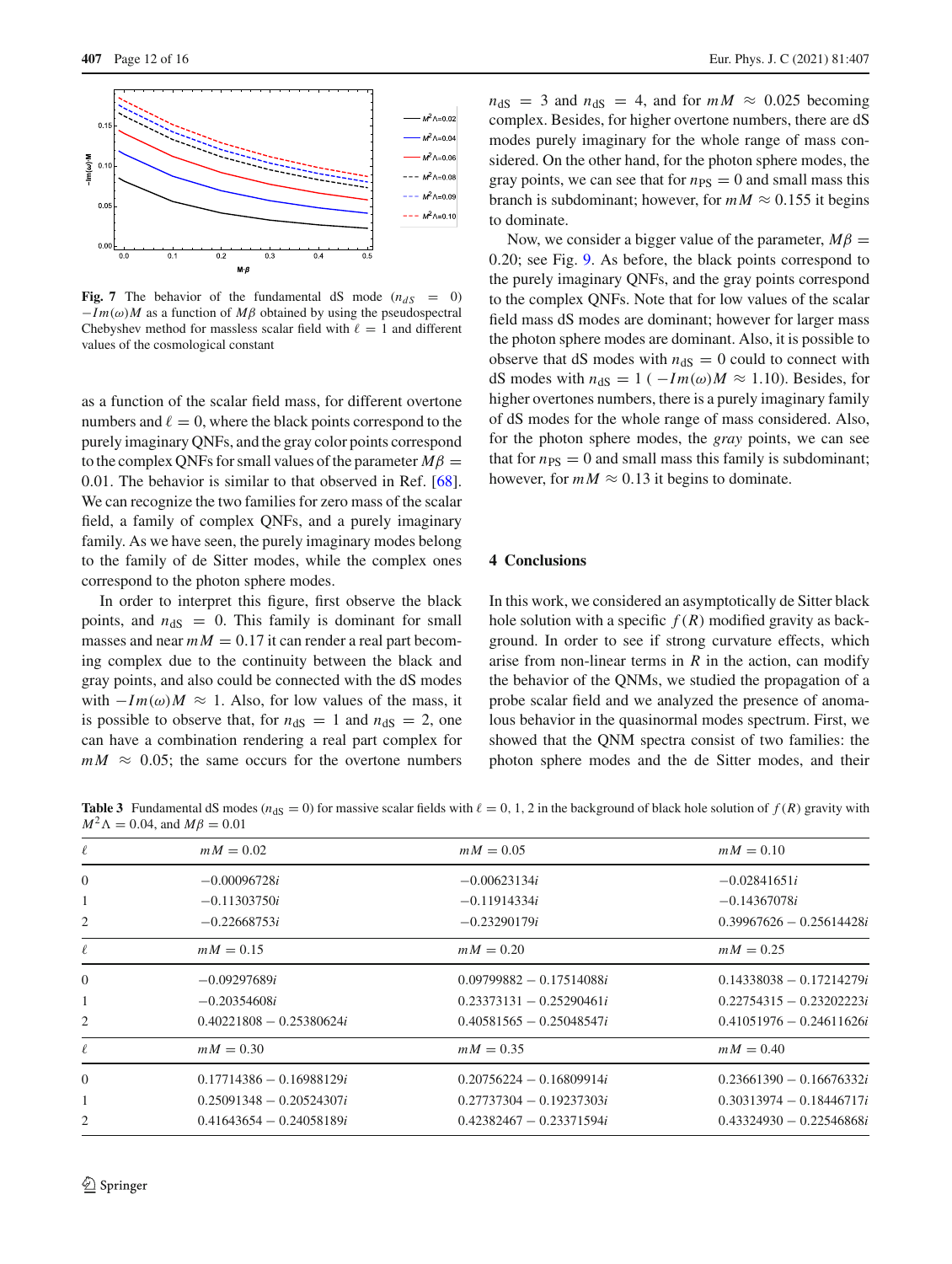

<span id="page-12-0"></span>**Fig. 8** The behavior of the imaginary part of the quasinormal frequencies  $-Im(\omega)M$  as a function of the scalar field mass  $mM$  for different overtone numbers with  $\ell = 0$ ,  $M\beta = 0.01$ , and  $M^2\Lambda = 0.04$ . Black points are for purely imaginary QNFs and gray points for complex QNFs. Here, different colors do not describe the families, except for  $mM = 0$ , where the black points correspond to the dS family, while the gray points correspond to the photon sphere family. Then, in order to distinguish the family for  $mM > 0$  it is necessary to connect it with  $mM = 0$ , where the different families have been defined



<span id="page-12-1"></span>**Fig. 9** The behavior of the imaginary part of the quasinormal frequencies −*I m*(ω)*M* as a function of the scalar field mass *mM* for different overtone numbers with  $\ell = 0$ ,  $M\beta = 0.20$ , and  $M^2\Lambda = 0.04$ . Black points for purely imaginary QNFs and gray points for complex QNFs. Here, different colors do not describe the families, except for  $mM = 0$ , where the black points correspond to the dS family, while the gray points correspond to the photon sphere family. Then, in order to distinguish the family for  $mM > 0$  it is necessary to connect it with  $mM = 0$ , where the different families have been defined

behavior depends on the parameter  $\beta$ , which characterizes the considered black hole solution of the  $f(R)$  gravity.

For the photon sphere modes we found that, for massless scalar field and small values of the parameter  $M\beta$ , the decay rate decreases when the cosmological constant increases; this behavior is similar to the observed for Schwarzschild–dS black holes [\[68\]](#page-14-17). On the other hand, for large values of the parameter  $M\beta$  the behavior is inverted, i.e. the decay rate increases when the cosmological constant increases.

Also, we found that the photon sphere modes show an anomalous behavior that depends on the value of the parameter  $\beta$  and the mass of the scalar field. As in the case of the Schwarzschild–dS black holes, which corresponds to  $\beta = 0$ , there is a critical value of the mass of the scalar field, which depends on the cosmological constant, beyond which the QNMs show an anomalous behavior. However, in  $f(R)$  gravity this critical value depends not only on cosmological constant but also on the new parameter  $\beta$ , which expresses the presence of non-linear terms in the curvature. We found that the critical value of the scalar mass decreases when the parameter  $M\beta$  increases, and there is a critical value of *M*β where the critical mass is zero indicating that there is no anomalous behavior of the QNMs. Also, we saw that the critical value of the mass of the scalar field increases when the overtone number increases; however, when the parameter *M*β approaches a near extremal black hole, i.e. when the cosmological horizon approximates to the event horizon, the critical value of the mass of the scalar field does not depend of the overtone number.

On the other hand, for the dS modes we observed that for a massless scalar field they are purely imaginary, and for massive scalar field they can render an oscillatory part becoming complex for some value of the mass and higher. Also, we did not find an anomalous behavior for this family of modes.

Also, we found that the imaginary part of the quasinormal frequencies is always negative, leading to a stable propagation of the scalar fields in this background for both families of modes. The PS family or the dS family may dominate the evolution of the perturbation depending on the values of the parameters. We showed that for small values of  $M^2 \Lambda$  the dS modes dominate for small values of the scalar field mass, while the photon sphere modes dominate for larger values of the scalar field mass. Also, the decay rate of the PS modes increases with  $M\beta$ , while the decay rate of the dS modes decreases, so it can occur that for low values of *M*β the PS modes dominate and for high values of *M*β the dS modes dominate, depending on the value of  $M^2 \Lambda$ .

An interesting extension of this work is to calculate the QNMs and QNFs of the  $f(R)$  gravity theory if we allow the matter fields to backreact with the metric. Then we can study the properties of the resulting hairy black holes [\[78,](#page-14-27) [79](#page-14-28)] and possibly see the interplay effects of the geometric scalar present in the  $f(R)$  theory and the matter scalar field minimally coupled to the modified gravity theory.

**Acknowledgements** We thank the referee for his/her careful review of the manuscript and his/her valuable comments and suggestions. P. A. G. acknowledges the hospitality of the Universidad de La Serena where part of this work was undertaken. Y.V. acknowledge support by the Dirección de Investigación y Desarrollo de la Universidad de La Serena, Grant No. PR18142.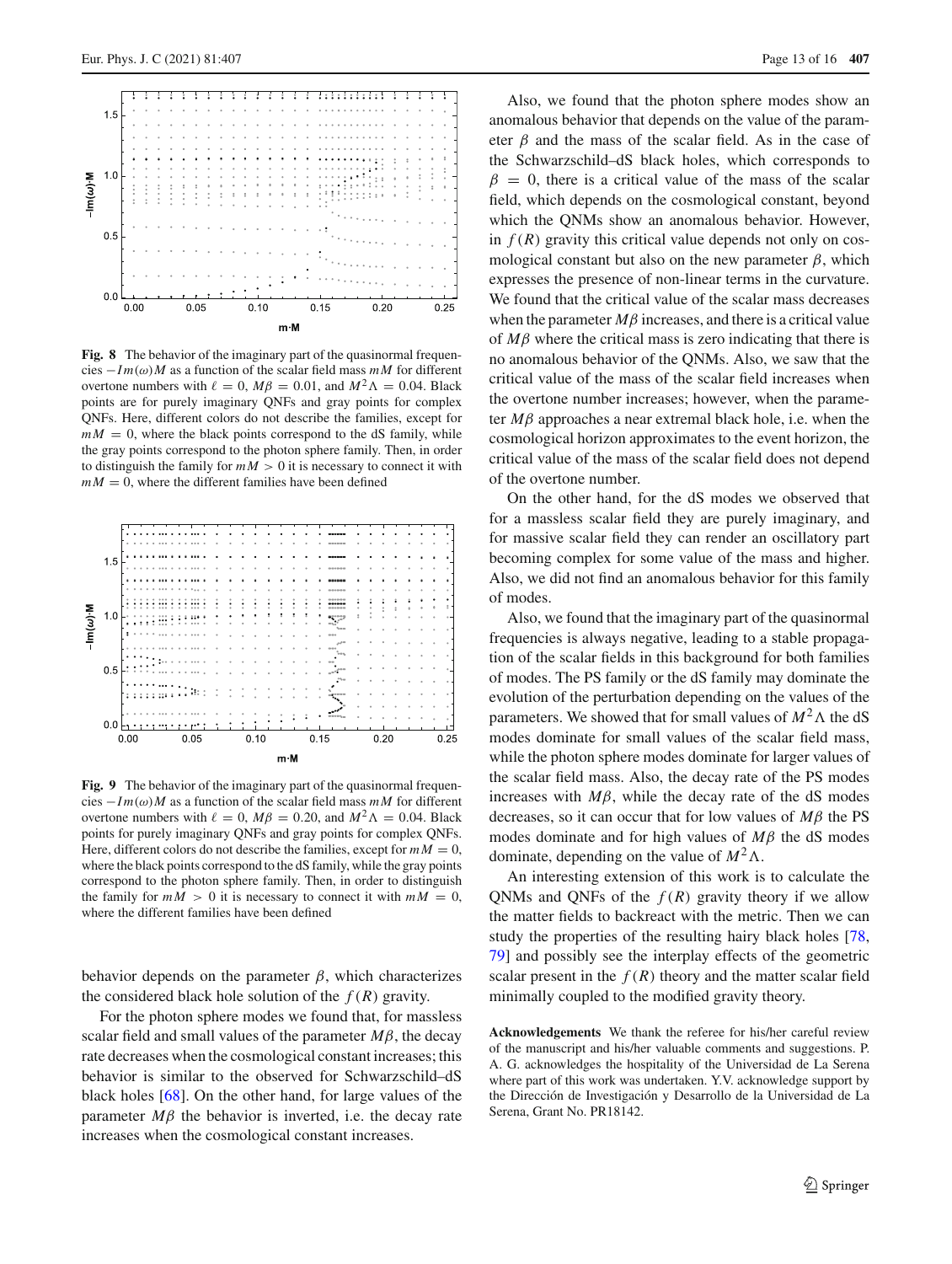**Data Availability Statement** This manuscript has no associated data or the data will not be deposited. [Authors' comment: This is a theoretical paper without associated data.]

**Open Access** This article is licensed under a Creative Commons Attribution 4.0 International License, which permits use, sharing, adaptation, distribution and reproduction in any medium or format, as long as you give appropriate credit to the original author(s) and the source, provide a link to the Creative Commons licence, and indicate if changes were made. The images or other third party material in this article are included in the article's Creative Commons licence, unless indicated otherwise in a credit line to the material. If material is not included in the article's Creative Commons licence and your intended use is not permitted by statutory regulation or exceeds the permitted use, you will need to obtain permission directly from the copyright holder. To view a copy of this licence, visit [http://creativecomm](http://creativecommons.org/licenses/by/4.0/) [ons.org/licenses/by/4.0/.](http://creativecommons.org/licenses/by/4.0/)

Funded by SCOAP<sup>3</sup>.

## <span id="page-13-0"></span>**References**

- <span id="page-13-1"></span>1. S. Nojiri, S.D. Odintsov, Introduction to modified gravity and gravitational alternative for dark energy. Conf. C **0602061**, 06 (2006). [arXiv:hep-th/0601213](http://arxiv.org/abs/hep-th/0601213)
- 2. S. Nojiri, S.D. Odintsov, Introduction to modified gravity and gravitational alternative for dark energy. Int. J. Geom. Methods Mod. Phys. **4**, 115 (2007)
- 3. E.J. Copeland, M. Sami, S. Tsujikawa, Dynamics of dark energy. Int. J. Mod. Phys. D **15**, 1753 (2006). [arXiv:hep-th/0603057](http://arxiv.org/abs/hep-th/0603057)
- 4. S. Nojiri, S.D. Odintsov, Unified cosmic history in modified gravity: from F(R) theory to Lorentz non-invariant models. Phys. Rep. **505**, 59 (2011). [arXiv:1011.0544](http://arxiv.org/abs/1011.0544) [gr-qc]
- 5. T. Clifton, P.G. Ferreira, A. Padilla, C. Skordis, Modified gravity and cosmology. Phys. Rep. **513**, 1 (2012). [arXiv:1106.2476](http://arxiv.org/abs/1106.2476) [astroph.CO]
- <span id="page-13-2"></span>6. S. Capozziello, M. Francaviglia, Extended theories of gravity and their cosmological and astrophysical applications. Gen. Relativ. Gravit. **40**, 357–420 (2008). [arXiv:0706.1146](http://arxiv.org/abs/0706.1146) [astro-ph]
- <span id="page-13-3"></span>7. A. De Felice, S. Tsujikawa, f(R) theories. Living Rev. Relativ. **13**, 3 (2010). [arXiv:1002.4928](http://arxiv.org/abs/1002.4928) [gr-qc]
- 8. G. Cognola, E. Elizalde, S. Nojiri, S.D. Odintsov, L. Sebastiani, S. Zerbini, A class of viable modified f(R) gravities describing inflation and the onset of accelerated expansion. Phys. Rev. D **77**, 046009 (2008). [arXiv:0712.4017](http://arxiv.org/abs/0712.4017) [hep-th]
- 9. L. Pogosian, A. Silvestri, The pattern of growth in viable f(R) cosmologies. Phys. Rev. D **77**, 023503 (2008). Erratum: [Phys. Rev. D **81**, 049901 (2010)]. [arXiv:0709.0296](http://arxiv.org/abs/0709.0296) [astro-ph]
- 10. P. Zhang, Testing  $f(R)$  gravity against the large scale structure of the universe. Phys. Rev. D **73**, 123504 (2006). [arXiv:astro-ph/0511218](http://arxiv.org/abs/astro-ph/0511218)
- 11. B. Li, J.D. Barrow, The cosmology of f(R) gravity in metric variational approach. Phys. Rev. D **75**, 084010 (2007). [arXiv:gr-qc/0701111](http://arxiv.org/abs/gr-qc/0701111)
- 12. Y.S. Song, H. Peiris, W. Hu, Cosmological constraints on f(R) acceleration models. Phys. Rev. D **76**, 063517 (2007). [arXiv:0706.2399](http://arxiv.org/abs/0706.2399) [astro-ph]
- 13. S. Nojiri, S.D. Odintsov, Modified  $f(R)$  gravity unifying  $R^{**}m$ inflation with Lambda CDM epoch. Phys. Rev. D **77**, 026007 (2008). [arXiv:0710.1738](http://arxiv.org/abs/0710.1738) [hep-th]
- 14. S. Nojiri, S.D. Odintsov, Unifying inflation with LambdaCDM epoch in modified f(R) gravity consistent with Solar System tests. Phys. Lett. B **657**, 238 (2007). [arXiv:0707.1941](http://arxiv.org/abs/0707.1941) [hep-th]
- 15. S. Capozziello, C.A. Mantica, L.G. Molinari, Cosmological perfect-fluids in f(R) gravity. Int. J. Geom. Methods Mod. Phys. **16**(01), 1950008 (2018). [arXiv:1810.03204](http://arxiv.org/abs/1810.03204) [gr-qc]
- <span id="page-13-4"></span>16. J. Vainio, I. Vilja, *f* (*R*) gravity constraints from gravitational waves. Gen. Relativ. Gravit. **49**(8), 99 (2017). [arXiv:1603.09551](http://arxiv.org/abs/1603.09551) [astro-ph.CO]
- <span id="page-13-5"></span>17. M. Ostrogradsky, Mémoires sur les équations différentielles, relatives au problème des isopérimètre. Mem. Acad. St. Petersbourg **6**(4), 385 (1850)
- <span id="page-13-6"></span>18. R.P. Woodard, Avoiding dark energy with 1/r modifications of gravity. Lect. Notes Phys. **720**, 403 (2007). [arXiv:astro-ph/0601672](http://arxiv.org/abs/astro-ph/0601672)
- <span id="page-13-7"></span>19. H.A. Buchdahl, Mon. Not. R. Astron. Soc. **150**, 1 (1970)
- <span id="page-13-8"></span>20. A.A. Starobinsky, A new type of isotropic cosmological models without singularity. Phys. Lett. B **91**, 99 (1980)
- 21. A.A. Starobinsky, A new type of isotropic cosmological models without singularity. Phys. Lett. **91B**, 99 (1980)
- <span id="page-13-9"></span>22. A.A. Starobinsky, A new type of isotropic cosmological models without singularity. Adv. Ser. Astrophys. Cosmol. **3**, 130 (1987). [arXiv:1102.0089](http://arxiv.org/abs/1102.0089) [hep-th]
- <span id="page-13-10"></span>23. S.M. Carroll, M. Hoffman, M. Trodden, Can the dark energy equation-of-state parameter w be less than -1? Phys. Rev. D **68**, 023509 (2003). [arXiv:astro-ph/0301273](http://arxiv.org/abs/astro-ph/0301273)
- 24. S.M. Carroll, V. Duvvuri, M. Trodden, M.S. Turner, Is cosmic speed—up due to new gravitational physics? Phys. Rev. D **70**, 043528 (2004). [arXiv:astro-ph/0306438](http://arxiv.org/abs/astro-ph/0306438)
- 25. S. Capozziello, Curvature quintessence. Int. J. Mod. Phys. D **11**, 483 (2002). [arXiv:gr-qc/0201033](http://arxiv.org/abs/gr-qc/0201033)
- <span id="page-13-11"></span>26. S. Capozziello, V.F. Cardone, S. Carloni, A. Troisi, Curvature quintessence matched with observational data. Int. J. Mod. Phys. D **12**, 1969 (2003). [arXiv:astro-ph/0307018](http://arxiv.org/abs/astro-ph/0307018)
- <span id="page-13-12"></span>27. M.E. Soussa, R.P. Woodard, The force of gravity from a Lagrangian containing inverse powers of the Ricci scalar. Gen. Relativ. Gravit. **36**, 855 (2004). [arXiv:astro-ph/0308114](http://arxiv.org/abs/astro-ph/0308114)
- <span id="page-13-13"></span>28. V. Faraoni, S. Nadeau, The Stability of modified gravity models. Phys. Rev. D **72**, 124005 (2005). [arXiv:gr-qc/0511094](http://arxiv.org/abs/gr-qc/0511094)
- <span id="page-13-14"></span>29. T. Chiba, 1/R gravity and scalar–tensor gravity. Phys. Lett. B **575**, 1 (2003). [arXiv:astro-ph/0307338](http://arxiv.org/abs/astro-ph/0307338)
- <span id="page-13-15"></span>30. C. Corda, Primordial production of massive relic gravitational waves from a weak modification of General Relativity. Astropart. Phys. **30**, 209 (2008). [arXiv:0812.0483](http://arxiv.org/abs/0812.0483) [gr-qc]
- <span id="page-13-16"></span>31. C. Corda, Massive relic gravitational waves from f(R) theories of gravity: production and potential detection. Eur. Phys. J. C **65**, 257 (2010). [arXiv:1007.4077](http://arxiv.org/abs/1007.4077) [gr-qc]
- <span id="page-13-17"></span>32. K. Bamba, S.D. Odintsov, Inflation and late-time cosmic acceleration in non-minimal Maxwell-*F*(*R*) gravity and the generation of large-scale magnetic fields. JCAP **0804**, 024 (2008). [arXiv:0801.0954](http://arxiv.org/abs/0801.0954) [astro-ph]
- <span id="page-13-18"></span>33. S. Nojiri, S.D. Odintsov, Modified f(R) gravity consistent with realistic cosmology: from matter dominated epoch to dark energy universe. Phys. Rev. D **74**, 086005 (2006). [arXiv:hep-th/0608008](http://arxiv.org/abs/hep-th/0608008)
- 34. S. Nojiri, S.D. Odintsov, Modified gravity and its reconstruction from the universe expansion history. J. Phys. Conf. Ser. **66**, 012005 (2007). [arXiv:hep-th/061107](http://arxiv.org/abs/hep-th/061107)
- <span id="page-13-19"></span>35. S. Nojiri, S.D. Odintsov, The future evolution and finite-time singularities in F(R)-gravity unifying the inflation and cosmic acceleration. Phys. Rev. D **78**, 046006 (2008). [arXiv:0804.3519](http://arxiv.org/abs/0804.3519) [hep-th]
- <span id="page-13-20"></span>36. T. Kobayashi, Ki Maeda, Can higher curvature corrections cure the singularity problem in f(R) gravity? Phys. Rev. D **79**, 024009 (2009). [arXiv:0810.5664](http://arxiv.org/abs/0810.5664) [astro-ph]
- <span id="page-13-21"></span>37. V. Faraoni, Modified gravity and the stability of de Sitter space. Phys. Rev. D **72**, 061501 (2005). [arXiv:gr-qc/0509008](http://arxiv.org/abs/gr-qc/0509008)
- 38. S. Capozziello, S. Nojiri, S.D. Odintsov, A. Troisi, Cosmological viability of f(R)-gravity as an ideal fluid and its compatibility with a matter dominated phase. Phys. Lett. B **639**, 135 (2006). [arXiv:astro-ph/0604431](http://arxiv.org/abs/astro-ph/0604431)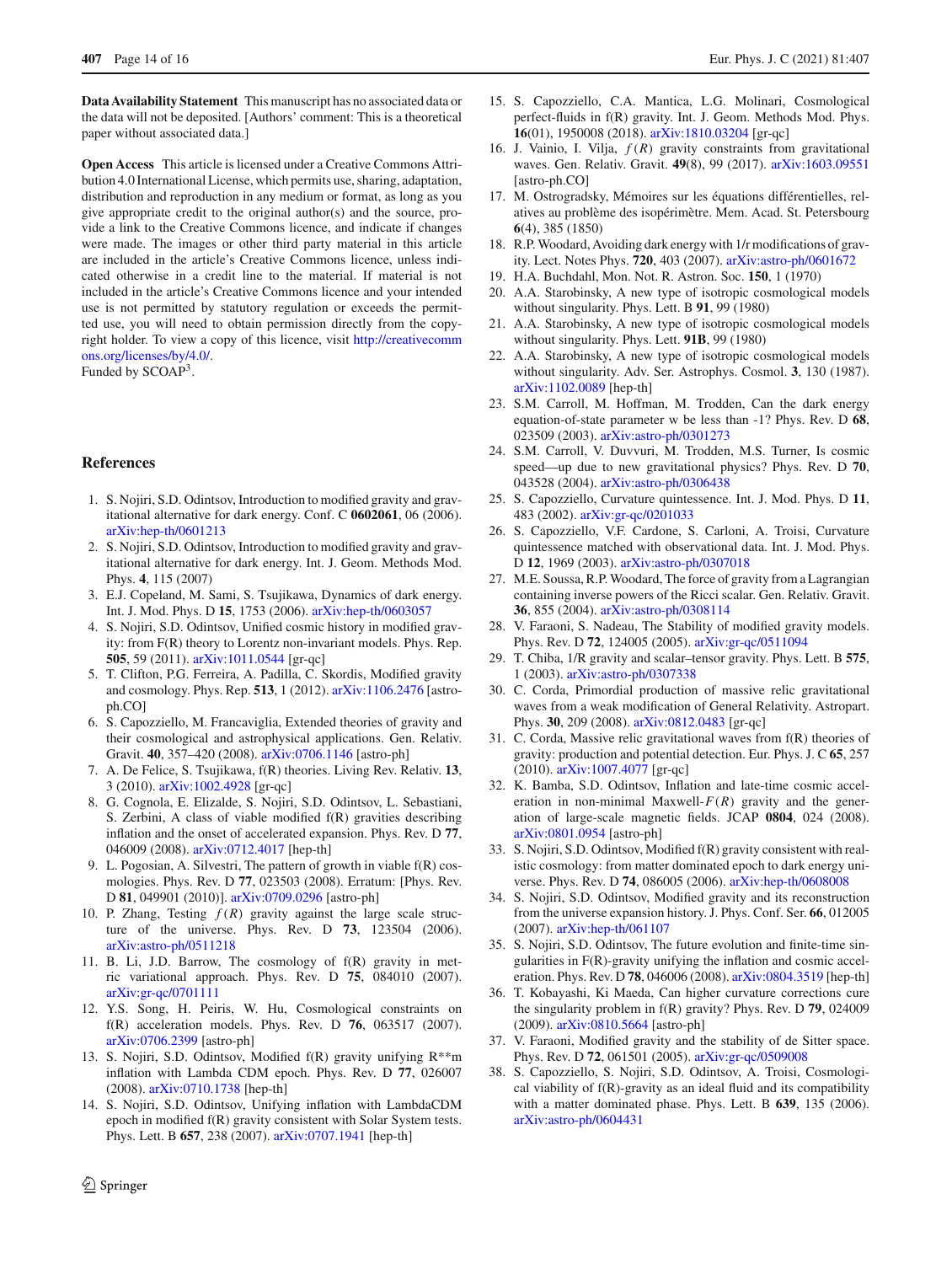- <span id="page-14-0"></span>39. L. Amendola, R. Gannouji, D. Polarski, S. Tsujikawa, Conditions for the cosmological viability of f(R) dark energy models. Phys. Rev. D **75**, 083504 (2007). [arXiv:gr-qc/0612180](http://arxiv.org/abs/gr-qc/0612180)
- <span id="page-14-1"></span>40. M. Akbar, R.G. Cai, Thermodynamic behavior of field equations for f(R) gravity. Phys. Lett. B **648**, 243 (2007). [arXiv:gr-qc/0612089](http://arxiv.org/abs/gr-qc/0612089)
- <span id="page-14-2"></span>41. T. Multamaki, I. Vilja, Spherically symmetric solutions of modified field equations in f(R) theories of gravity. Phys. Rev. D **74**, 064022 (2006). [arXiv:astro-ph/0606373](http://arxiv.org/abs/astro-ph/0606373)
- <span id="page-14-3"></span>42. T. Multamaki, I. Vilja, Static spherically symmetric perfect fluid solutions in f(R) theories of gravity. Phys. Rev. D **76**, 064021 (2007). [arXiv:astro-ph/0612775](http://arxiv.org/abs/astro-ph/0612775)
- <span id="page-14-4"></span>43. A. de la Cruz-Dombriz, A. Dobado, A.L. Maroto, Black Holes in f(R) theorie. Phys. Rev. D **80**, 124011 (2009). Erratum: [Phys. Rev. D **83**, 029903 (2011)]. [arXiv:0907.3872](http://arxiv.org/abs/0907.3872) [gr-qc]
- <span id="page-14-5"></span>44. S.H. Hendi, B. Eslam Panah, S.M. Mousavi, Some exact solutions of F(R) gravity with charged (a)dS black hole interpretation. Gen. Relativ. Gravit. **44**, 835 (2012). [arXiv:1102.0089](http://arxiv.org/abs/1102.0089) [hep-th]
- 45. L. Sebastiani, S. Zerbini, Static spherically symmetric solutions in F(R) gravity. Eur. Phys. J. C **71**, 1591 (2011). [arXiv:1012.5230](http://arxiv.org/abs/1012.5230) [gr-qc]
- 46. S.H. Hendi, D. Momeni, Black hole solutions in F(R) gravity with conformal anomaly. Eur. Phys. J. C **71**, 1823 (2011). [arXiv:1201.0061](http://arxiv.org/abs/1201.0061) [gr-qc]
- 47. S. Asgari, R. Saffari, Vacuum solution of a linear red-shift based correction in f(R) gravity. Gen. Relativ. Gravit. **44**, 737 (2012). [arXiv:1104.5108](http://arxiv.org/abs/1104.5108) [gr-qc]
- 48. S.G. Ghosh, S.D. Maharaj, U. Papnoi, Radiating Kerr–Newman black hole in *f* (*R*) gravity. Eur. Phys. J. C **73**(6), 2473 (2013). [arXiv:1208.3028](http://arxiv.org/abs/1208.3028) [gr-qc]
- <span id="page-14-6"></span>49. S.H. Hendi, B. Eslam Panah, R. Saffari, Exact solutions of threedimensional black holes: Einstein gravity versus *F*(*R*) gravity. Int. J. Mod. Phys. D **23**(11), 1450088 (2014). [arXiv:1408.5570](http://arxiv.org/abs/1408.5570) [hep-th]
- <span id="page-14-7"></span>50. Z.Y. Tang, B. Wang, E. Papantonopoulos, Exact charged black hole solutions in D-dimensions in f(R) gravity. [arXiv:1911.06988](http://arxiv.org/abs/1911.06988) [grqc]
- <span id="page-14-8"></span>51. T. Regge, J.A. Wheeler, Stability of a Schwarzschild singularity. Phys. Rev. **108**, 1063 (1957)
- 52. F.J. Zerilli, Gravitational field of a particle falling in a Schwarzschild geometry analyzed in tensor harmonics. Phys. Rev. D **2**, 2141 (1970)
- <span id="page-14-10"></span>53. K.D. Kokkotas, B.G. Schmidt, Quasinormal modes of stars and black holes. Living Rev. Relativ. **2**, 2 (1999). [arXiv:gr-qc/9909058](http://arxiv.org/abs/gr-qc/9909058)
- 54. H.P. Nollert, Topical review: quasinormal modes: the characteristic 'sound' of black holes and neutron stars. Class. Quantum Gravity **16**, R159 (1999)
- <span id="page-14-9"></span>55. R.A. Konoplya, A. Zhidenko, Quasinormal modes of black holes: from astrophysics to string theory. Rev. Mod. Phys. **83**, 793 (2011). [arXiv:1102.4014](http://arxiv.org/abs/1102.4014) [gr-qc]
- <span id="page-14-11"></span>56. E. Berti, V. Cardoso, A.O. Starinets, Quasinormal modes of black holes and black branes. Class. Quantum Gravity **26**, 163001 (2009). [arXiv:0905.2975](http://arxiv.org/abs/0905.2975) [gr-qc]
- <span id="page-14-12"></span>57. S.I. Finazzo, R. Rougemont, M. Zaniboni, R. Critelli, J. Noronha, Critical behavior of non-hydrodynamic quasinormal modes in a strongly coupled plasma. JHEP **1701**, 137 (2017). [arXiv:1610.01519](http://arxiv.org/abs/1610.01519) [hep-th]
- 58. P.A. González, E. Papantonopoulos, J. Saavedra, Y. Vásquez, Superradiant instability of near extremal and extremal fourdimensional charged hairy black hole in anti-de Sitter spacetime. Phys. Rev. D **95**(6), 064046 (2017). [arXiv:1702.00439](http://arxiv.org/abs/1702.00439) [gr-qc]
- 59. E. Abdalla, B. Cuadros-Melgar, R. Fontana, J. de Oliveira, E. Papantonopoulos, A. Pavan, Instability of a Reissner–Nordström-AdS black hole under perturbations of a scalar field coupled to the Einstein tensor. Phys. Rev. D **99**(10), 104065 (2019). [arXiv:1903.10850](http://arxiv.org/abs/1903.10850) [gr-qc]
- 60. P.A. Gonzalez, Y. Vasquez, R.N. Villalobos, Perturbative and nonperturbative fermionic quasinormal modes of Einstein–Gauss– Bonnet-AdS black holes. Phys. Rev. D **98**(6), 064030 (2018). [arXiv:1807.11827](http://arxiv.org/abs/1807.11827) [gr-qc]
- 61. R. Bécar, P.A. González, E. Papantonopoulos, Y. Vásquez, Quasinormal modes of three-dimensional rotating Hor<sup>\*</sup>ava AdS black hole and the approach to thermal equilibrium. Eur. Phys. J. C **80**(7), 600 (2020). [https://doi.org/10.1140/epjc/](https://doi.org/10.1140/epjc/s10052-020-8169-2) [s10052-020-8169-2.](https://doi.org/10.1140/epjc/s10052-020-8169-2) [arXiv:1906.06654](http://arxiv.org/abs/1906.06654) [gr-qc]
- <span id="page-14-13"></span>62. A. Aragón, R. Bécar, P.A. González, Y. Vásquez, Perturbative and nonperturbative quasinormal modes of 4D Einstein-Gauss-Bonnet black holes. Eur. Phys. J. C **80**(8), 773 (2020). [arXiv:2004.05632](http://arxiv.org/abs/2004.05632) [gr-qc]
- <span id="page-14-14"></span>63. R.A. Konoplya, A.V. Zhidenko, Decay of massive scalar field in a Schwarzschild background. Phys. Lett. B **609**, 377 (2005). [arXiv:gr-qc/0411059](http://arxiv.org/abs/gr-qc/0411059)
- 64. R.A. Konoplya, A. Zhidenko, Stability and quasinormal modes of the massive scalar field around Kerr black holes. Phys. Rev. D **73**, 124040 (2006). [arXiv:gr-qc/0605013](http://arxiv.org/abs/gr-qc/0605013)
- 65. S.R. Dolan, Instability of the massive Klein–Gordon field on the Kerr spacetime. Phys. Rev. D **76**, 084001 (2007). [arXiv:0705.2880](http://arxiv.org/abs/0705.2880) [gr-qc]
- <span id="page-14-15"></span>66. O.J. Tattersall, P.G. Ferreira, Quasinormal modes of black holes in Horndeski gravity. Phys. Rev. D **97**(10), 104047 (2018). [arXiv:1804.08950](http://arxiv.org/abs/1804.08950) [gr-qc]
- <span id="page-14-16"></span>67. M. Lagos, P.G. Ferreira, O.J. Tattersall, Anomalous decay rate of quasinormal modes. Phys. Rev. D **101**(8), 084018 (2020). [arXiv:2002.01897](http://arxiv.org/abs/2002.01897) [gr-qc]
- <span id="page-14-17"></span>68. A. Aragón, P.A. González, E. Papantonopoulos, Y. Vásquez, Anomalous decay rate of quasinormal modes in Schwarzschild– dS and Schwarzschild–AdS black holes. JHEP **2008**, 120 (2020). [arXiv:2004.09386](http://arxiv.org/abs/2004.09386) [gr-qc]
- <span id="page-14-18"></span>69. K. Destounis, R.D.B. Fontana, F.C. Mena, Counterexamples to strong cosmic censorship in asymptotically flat black hole spacetimes. [arXiv:2006.01152](http://arxiv.org/abs/2006.01152) [gr-qc]
- <span id="page-14-19"></span>70. R.D.B. Fontana, P.A. González, E. Papantonopoulos, Y. Vásquez, Anomalous decay rate of quasinormal modes in Reissner-Nordström black holes. Phys. Rev. D **103**(6), 064005 (2021). [arXiv:2011.10620](http://arxiv.org/abs/2011.10620) [gr-qc]
- <span id="page-14-20"></span>71. A. Aragón, R. Bécar, P.A. González, Y. Vásquez, Massive Dirac quasinormal modes in Schwarzschild–de Sitter black holes: anomalous decay rate and fine structure. Phys. Rev. D **103**(6), 064006 (2021). [arXiv:2009.09436](http://arxiv.org/abs/2009.09436) [gr-qc]
- <span id="page-14-21"></span>72. D. Psaltis, D. Perrodin, K.R. Dienes, I. Mocioiu, Kerr black holes are not unique to general relativity. Phys. Rev. Lett. **100**, 091101 (2008). [arXiv:0710.4564](http://arxiv.org/abs/0710.4564) [astro-ph]
- <span id="page-14-22"></span>73. G.J. Olmo, The gravity Lagrangian according to solar system experiments. Phys. Rev. Lett. **95**, 261102 (2005). [arXiv:gr-qc/0505101](http://arxiv.org/abs/gr-qc/0505101)
- <span id="page-14-23"></span>74. O.J. Kwon, Y.D. Kim, Y.S. Myung, B.H. Cho, Y.J. Park, Stability of the Schwarzschild black hole in Brans–Dicke theory. Phys. Rev. D **34**, 333–342 (1986)
- <span id="page-14-24"></span>75. P. Cañate, L.G. Jaime, M. Salgado, Spherically symmetric black holes in  $f(R)$  gravity: is geometric scalar hair supported ? Class. Quantum Gravity **33**(15), 155005 (2016). [arXiv:1509.01664](http://arxiv.org/abs/1509.01664) [grqc]
- <span id="page-14-25"></span>76. P. Cañate, A no-hair theorem for black holes in *f* (*R*) gravity. Class. Quantum Gravity **35**(2), 025018 (2018)
- <span id="page-14-26"></span>77. J. Sultana, D. Kazanas, A no-hair theorem for spherically symmetric black holes in *R*<sup>2</sup> gravity. Gen. Relativ. Gravit. **50**(11), 137 (2018). [arXiv:1810.02915](http://arxiv.org/abs/1810.02915) [gr-qc]
- <span id="page-14-27"></span>78. T. Karakasis, E. Papantonopoulos, Z.Y. Tang, B. Wang, Black holes of  $(2 + 1)$ -dimensional  $f(R)$  gravity coupled to a scalar field. [arXiv:2101.06410](http://arxiv.org/abs/2101.06410) [gr-qc]
- <span id="page-14-28"></span>79. Z.Y. Tang, B. Wang, T. Karakasis, E. Papantonopoulos, Curvature scalarization of black holes in  $f(R)$  gravity.  $arXiv:2008.13318$  [grqc]